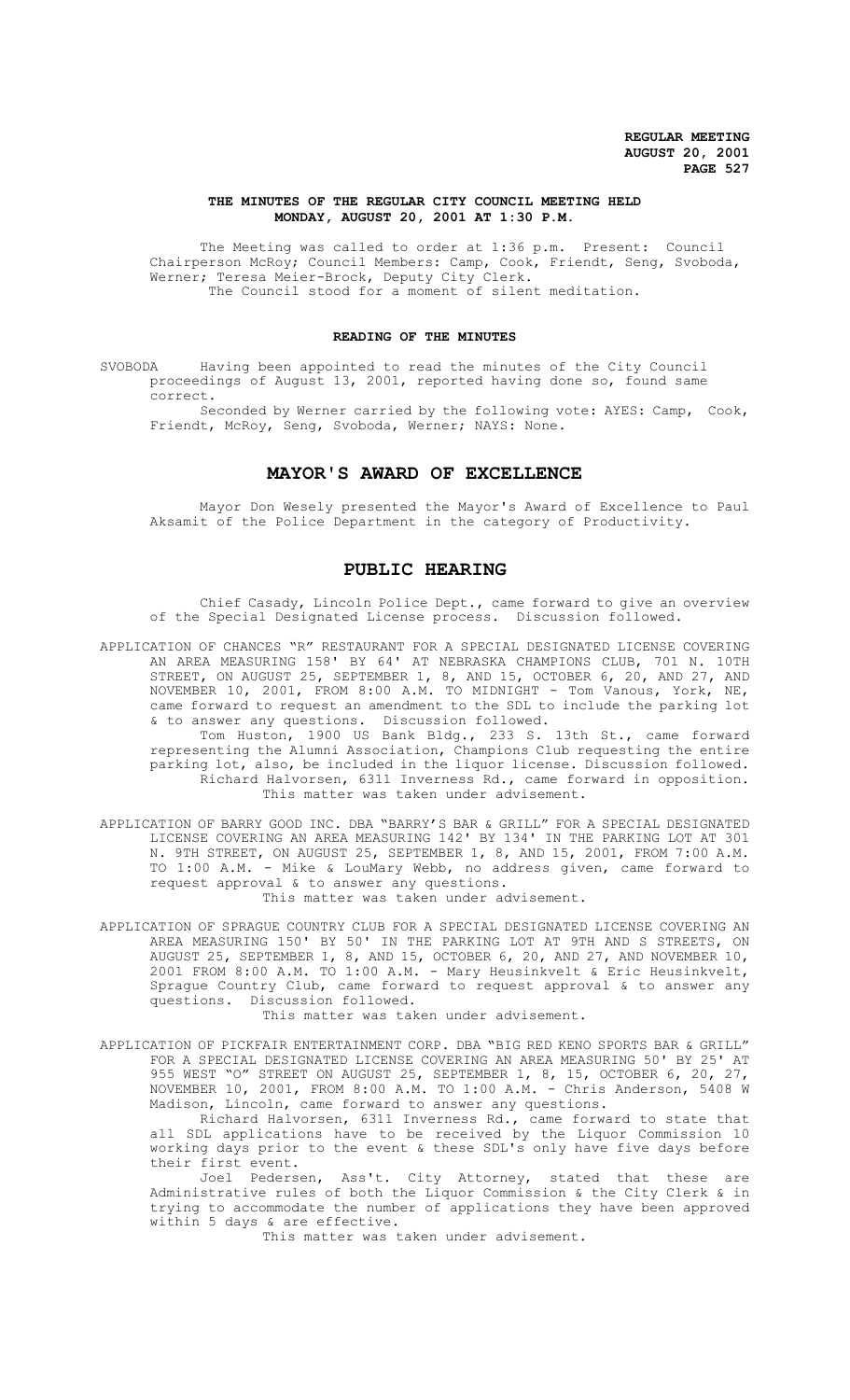- APPLICATION OF LINCOLN P STREET CATERING DBA "EMBASSY SUITES HOTEL" FOR A SPECIAL DESIGNATED LICENSE COVERING AN AREA MEASURING 92' BY 150' IN THE DOCK AREA AT 1040 P STREET ON AUGUST 24, 25, AND 31, SEPTEMBER 1, 7, 8, 14, AND 15, OCTOBER 5, 6, 19, 20, 26, AND 27, AND NOVEMBER 9 AND 10, 2001, FROM 6:00 A.M. TO 1:00 A.M. - Kraig Pomrenke, 626 Lyncrest Dr., Manager of Embassy Suites, came forward to answer any questions. Discussion followed. This matter was taken under advisement.
- APPLICATION OF LINCOLN P STREET CATERING FOR A SPECIAL DESIGNATED LICENSE COVERING AN AREA MEASURING 200' BY 120' IN THE OLD KINGS BUFFET PARKING LOT LOCATED NORTH OF R STREET BETWEEN 9TH AND 10TH STREET ON SEPTEMBER 8 AND OCTOBER 27, 2001 FROM 6:00 A.M. TO 1:00 A.M. - Kraig Ponrenke, 626 Lyncrest Dr., Manager of Embassy Suites, came forward to answer any questions & to state there is no booking for this location as of yet. Discussion followed.

This matter was taken under advisement.

- APPLICATION OF LINCOLN P STREET CATERING FOR A SPECIAL DESIGNATED LICENSE COVERING AN AREA MEASURING 132' BY 120' AT 926 P STREET ON SEPTEMBER 8 AND OCTOBER 27, 2001 FROM 6:00 A.M. TO 1:00 A.M. - Kraig Pomrenke, 626 Lyncrest Dr., Manager of Embassy Suites, came forward to answer any questions & to state there is no booking for this location as of yet. This matter was taken under advisement.
- APPLICATION OF LINCOLN P STREET CATERING FOR A SPECIAL DESIGNATED LICENSE COVERING AN AREA MEASURING 125' BY 170' AT 900 Q STREET ON SEPTEMBER 8 AND OCTOBER 27, 2001 FROM 6:00 A.M. TO 1:00 A.M. - Kraig Pomrenke, 626 Lyncrest Dr., Manager of Embassy Suites, came forward to answer any questions & to state there was some interest from the Alumni's of Notre Dame & Oklahoma, but there is no booking for this location as of yet. Discussion followed.

This matter was taken under advisement.

APPLICATION OF GEEMAX INC. DBA "N ZONE" FOR A SPECIAL DESIGNATED LICENSE COVERING AN AREA MEASURING 63 ½' BY 108' AT 728 ½ Q STREET ON AUGUST 25, SEPTEMBER 1, 8, AND 15, OCTOBER 6, 20, AND 27, AND NOVEMBER 10, 2001 FROM 8:00 A.M. TO 1:00 A.M. - John Boehm, 811 S. 13th St. & Mike McCarty, Manager, came forward to answer any questions.

This matter was taken under advisement.

- APPLICATION OF DESTINY PRODUCTIONS INC. FOR A SPECIAL DESIGNATED LICENSE COVERING AN AREA MEASURING 140' BY 18' AT THE PORT HURON BLDG. DOCK LOCATED AT 803 Q STREET ON AUGUST 25, SEPTEMBER 1, 8, AND 15, OCTOBER 6, 20, AND 27, AND NOVEMBER 10, 2001 FROM 8:00 A.M. TO 8:00 P.M. - Russ Bayer, owner of Port Huron Bldg., came forward to request approval & answer any questions. This matter was taken under advisement.
- APPLICATION OF WILDERNESS RIDGE L.L.C. DBA "WILDERNESS RIDGE GOLF COURSE" TO AMEND THE PREVIOUSLY APPROVED CLASS "C" LIQUOR APPLICATION TO INCLUDE THE ENTIRE GOLF COURSE AND THE TEMPORARY CLUBHOUSE LOCATED AT 1800 WILDERNESS WOODS PLACE - Danay Kalkowski, 1111 Lincoln Mall, #350, took oath & to ask that the amendment include the temporary clubhouse. Discussion followed. This matter was taken under advisement.
- AMENDING SECTION 2.62.200 OF THE LINCOLN MUNICIPAL CODE TO ALLOW MEMBERS OF THE POLICE AND FIRE PENSION PLANS "B" AND "C" TO SWITCH TO PLAN "A" WITHIN SIX MONTHS AFTER DEFERRED RETIREMENT OPTION PLAN IMPLEMENTATION - Jon Camp, Council Member, asked Georgia Glass, Personnel Director, how this would impact the City.

Georgia Glass, Personnel Director, stated there should not be any impact to the City as the drop plan is in place. Discussion followed. Paul Lutomski, Police & Fire Pension Specialist, came forward to

explain the process of the amendment to Section 2.62.200 of the Lincoln Municipal Code that is being proposed. Discussion followed. This matter was taken under advisement.

- AMENDING THE CORPORATE LIMITS OF THE CITY BY ANNEXING APPROXIMATELY 251 ACRES OF PROPERTY GENERALLY LOCATED BETWEEN NORTH 14TH AND NORTH 27TH STREETS, NORTH OF I-80 AND SOUTH OF ALVO AND ARBOR ROADS.(IN CONNECTION W/01-136, 01-137, 01R-220, 01R-221, 01R-222, 01R-225) (REQUEST TO HAVE  $2^{ND}$  &  $3^{RD}$ READINGS 08/20/01);
- CHANGE OF ZONE 3325 AMENDING CHAPTER 27.51 OF THE LINCOLN MUNICIPAL CODE TO ALLOW DEVELOPMENT OF A MINIMUM OF 50 ACRES INSTEAD OF 75 ACRES IN THE I-3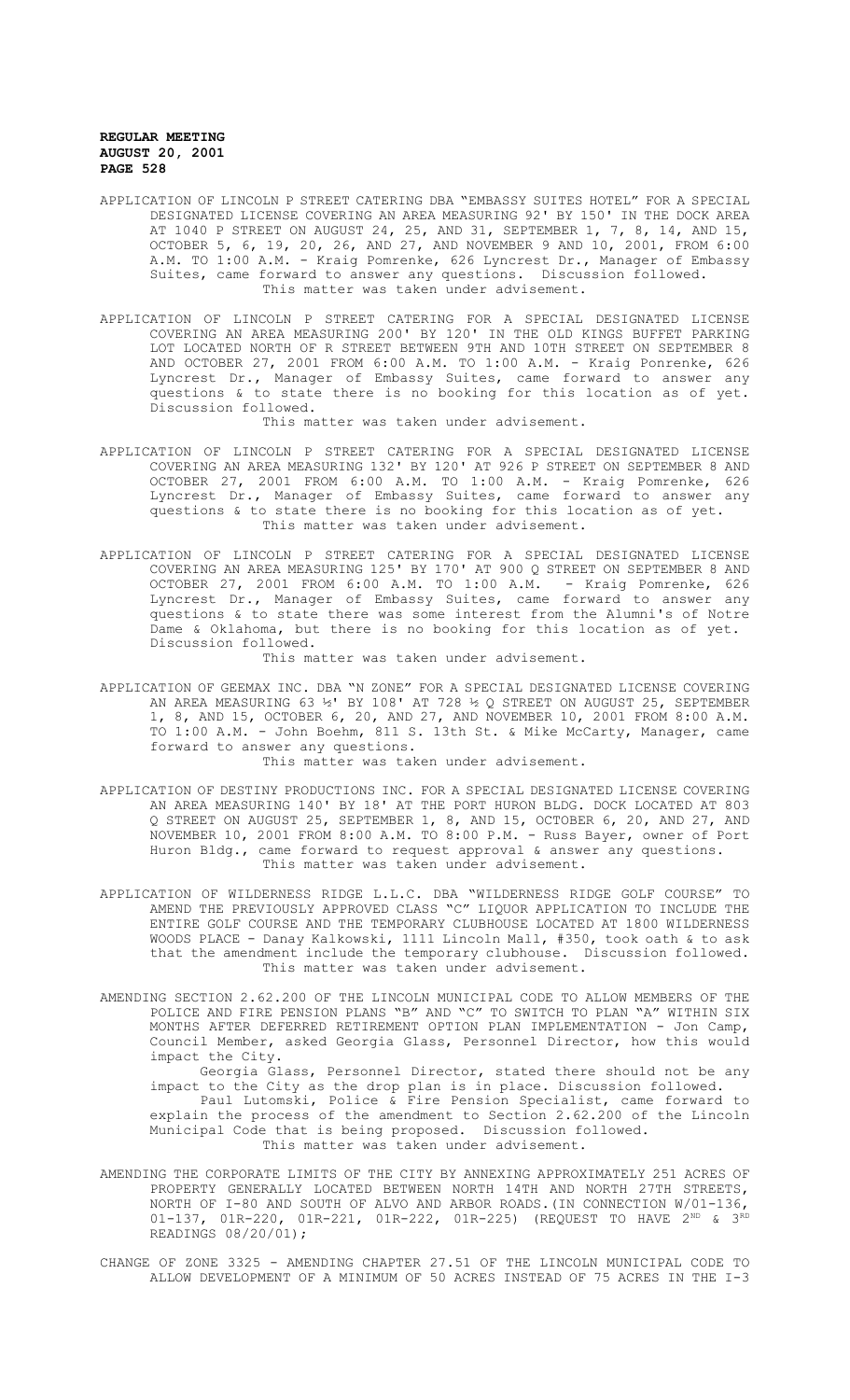EMPLOYMENT CENTER DISTRICT. (IN CONNECTION W/01-135, 01-137, 01R-220, 01R-221, 01R-222, 01R-225) (REQUEST TO HAVE  $2^{ND}$  &  $3^{RD}$  READINGS 8/20/01);

- CHANGE OF ZONE 3265 APPLICATION OF HAMPTON DEVELOPMENT SERVICES FOR A CHANGE OF ZONE FROM AG AGRICULTURAL TO I-3 EMPLOYMENT CENTER AND R-3 RESIDENTIAL ON PROPERTY GENERALLY LOCATED BETWEEN NORTH 14TH AND NORTH 27TH STREETS, NORTH OF I-80 AND SOUTH OF ALVO AND ARBOR ROADS. (IN CONNECTION W/135, 01- 136, 01R-220, 01R-221, 01R-222, 01R-225);
- SPECIAL PERMIT 1845 APPLICATION OF HAMPTON DEVELOPMENT SERVICES TO DEVELOP STONE BRIDGE CREEK COMMUNITY UNIT PLAN FOR 437 DWELLING UNITS AND A MODIFICATION OF THE LOT AREA, WIDTH, AND SIZE FOR OUTLOTS AND SPECIFIED RESIDENTIAL AND TOWNHOUSE LOTS IN THE PROPOSED R-3 RESIDENTIAL DISTRICT, ON PROPERTY GENERALLY LOCATED BETWEEN NORTH 14TH AND NORTH 27TH STREETS, NORTH OF I-80 AND SOUTH OF ALVO AND ARBOR ROADS. (IN CONNECTION W/01-135, 01-136, 01-137, 01R-221, 01R-222, 01R-225);
- ACCEPTING AND APPROVING THE PRELIMINARY PLAT OF STONE BRIDGE CREEK FOR 315 SINGLE FAMILY LOTS, 80 ATTACHED SINGLE FAMILY LOTS, 1 MULTI-FAMILY LOT, OUTLOTS, 2 INDUSTRIAL LOTS AND 2 LARGE LOTS FOR POTENTIAL FUTURE URBAN VILLAGE, WITH A WAIVER OF THE REQUIREMENTS REGARDING THE LOCATION OF SANITARY SEWER MAINS, STREET TREES ALONG I-80, DOUBLE FRONTAGE LOTS, AND LOT LINE ANGLES, ON PROPERTY GENERALLY LOCATED BETWEEN NORTH 14TH AND NORTH 27TH STREETS, NORTH OF I-80 AND SOUTH OF ALVO AND ARBOR ROADS.(IN CONNECTION W/01-135, 01-136, 01-137, 01R-220, 01R-222, 01R-225);
- USE PERMIT 139 APPLICATION OF HAMPTON DEVELOPMENT SERVICES TO DEVELOP 500,500 SQ. FT. OF INDUSTRIAL AND OFFICE SPACE, WITH REDUCTION OF THE FRONT AND SIDE YARDS, ON PROPERTY GENERALLY LOCATED BETWEEN NORTH 14TH AND NORTH 27TH STREETS, NORTH OF I-80 AND SOUTH OF ALVO AND ARBOR ROADS.(IN CONNECTION W/01-135, 01-136, 01-137, 01R-220, 01R-221, 01R-225);
- APPROVING AN ANNEXATION AGREEMENT BETWEEN THE CITY AND STONEBRIDGE CREEK L.L.C. OUTLINING CERTAIN CONDITIONS AND UNDERSTANDINGS WITH REGARDS TO THE ANNEXATION OF APPROXIMATELY 251.07 ACRES OF PROPERTY GENERALLY LOCATED BETWEEN INTERSTATE 80 AND ARBOR ROAD EAST OF NORTH 14TH STREET. (IN CONNECTION W/01-135, 01-136, 01-137, 01R-220, 01R-221, 01R-222) - Bob Hampton, President of Hampton Development, came forward to describe his project & to answer any questions.

Mark Hunzeker, 530 S. 13th St., Suite B, came forward representing Hampton Development, requested to have 2nd & 3rd reading this day & to answer any questions. Discussion followed.

Kathleen Sellman, Planning Director, came forward to answer questions.

Becky Horner, Planning Dept., stated that Public Works could better address the waivers.

Dennis Bartels, Public Works, came forward to answer questions.

Richard Halvorsen, 6311 Inverness Rd., stated that Hampton Development did not have a good enough reason to suspend the rules to have 2nd & 3rd readings this date.

This matter was taken under advisement.

CHANGE OF ZONE 3323 - APPLICATION OF PARK RIDGE APARTMENTS, L.L.C. FOR A CHANGE OF ZONE FROM R-2 RESIDENTIAL TO R-3 RESIDENTIAL ON PROPERTY GENERALLY LOCATED AT S.W. 8TH AND WEST C STREETS.(IN CONNECTION W/01R-223, 01R-224); RENAMING CHARLES AVE. AS HANNEMAN DR. BEGINNING AT THE NORTH APPROACH OF THE INTERSECTION OF TRIMBLE DR. & W. "C" ST. & EXTENDING NORTH & EAST THROUGH

THE MUFF 2ND ADD. PRELIMINARY PLAT; SPECIAL PERMIT 1733B - APPLICATION OF PARK RIDGE APARTMENTS, L.L.C. TO DEVELOP MUFF 2ND ADDITION COMMUNITY UNIT PLAN FOR AN ADDITIONAL 83 DWELLING UNITS, WITH A REDUCTION OF THE REQUIRED LOT AREA, ON PROPERTY GENERALLY LOCATED AT S.W. 8TH AND WEST "C" STREETS. (IN CONNECTION W/01R-224, 01-138);

ACCEPTING AND APPROVING THE PRELIMINARY PLAT OF MUFF 2ND ADDITION FOR 12 LOTS ON PROPERTY GENERALLY LOCATED AT S.W. 8TH AND WEST "C" STREETS. (IN CONNECTION W/01-224, 01-138) - Bob Stevens, no address given, came forward to answer any questions.

This matter was taken under advisement.

SPECIAL PERMIT 1423C - APP-. OF DRU, GUY, & DAVID LAMMLE TO AMEND THE HIMARK ESTATES C.U.P. TO ADD LAND, INCREASE THE ASSIGNED NUMBER OF DWELLING UNITS FROM 240 TO 300 MULTI-FAMILY DWELLING UNITS & TO APPROVE THE SITE PLAN FOR THE MULTIPLE FAMILY AREA ON PROPERTY GENERALLY LOCATED AT THE NORTHEAST CORNER OF S.  $84^{TH}$  ST. & OLD CHENEY RD.  $(3/13/00 - T0)$  REMAIN ON PENDING) (8/6/01- REMOVED FROM PENDING FOR PUBLIC HEARING & ACTION 8/13/01)(8/13/01 - PUB. HEARING CONT'D & ACTION DELAYED FOR 1 WEEK TO 8/27/01)(ACCEPTED SUB. RESO, 7-0; AMENDED, 4-3; CAMP, FRIENDT, SVOBODA DISSENTING; ADOPTED AS AMENDED, 5-2; CAMP, SVOBODA DISSENTING; A-81045) - Mark Hunzeker, 530 S. 13th St., Suite B, representing Charter group out of Arizona came forward to answer any questions. Discussion followed.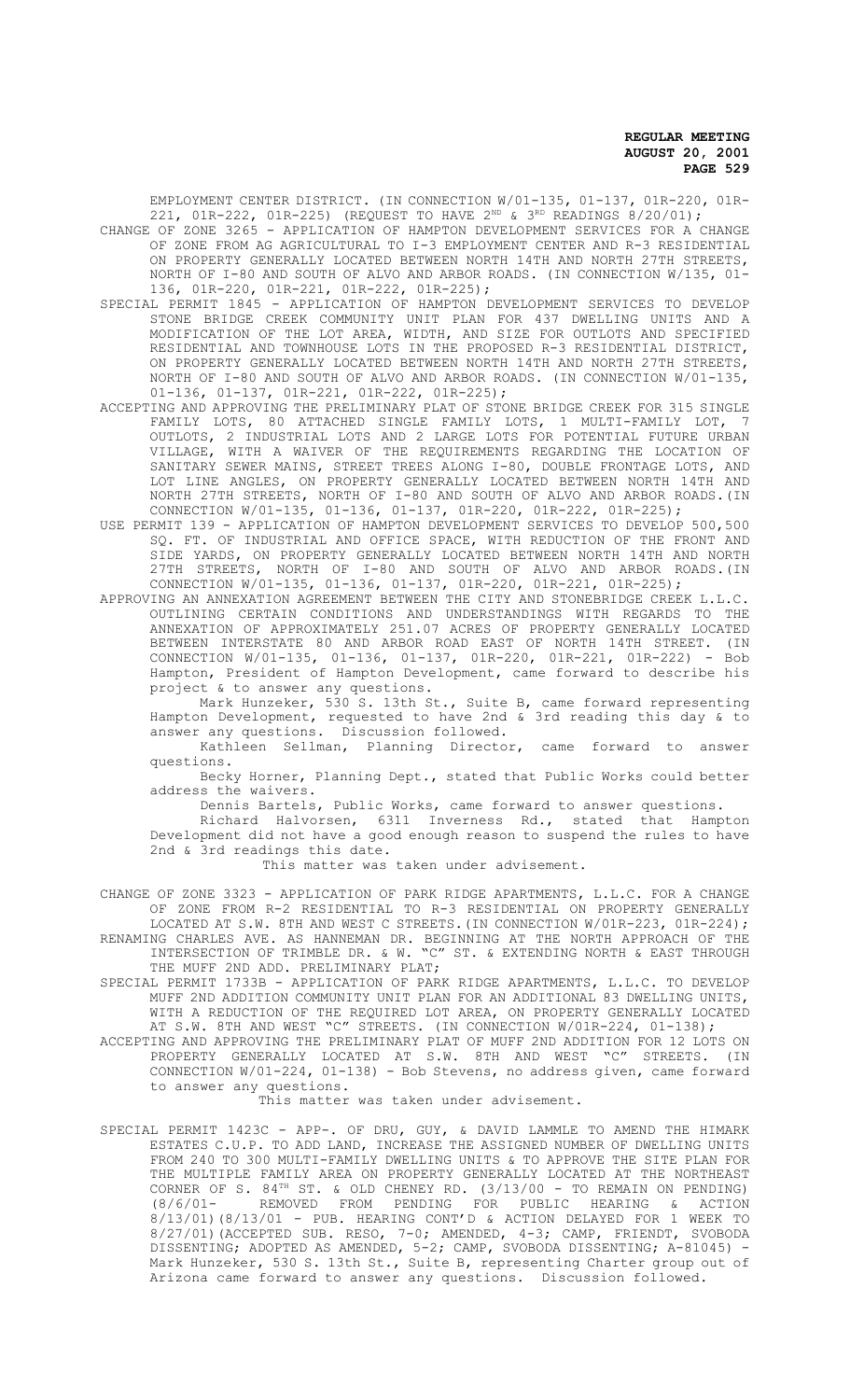> Cindy Anderson, 5524 S. 88th Street, came forward in opposition. Discussion followed.

> Nicole Fleck-Tooze, Planning Dept., came forward to answer questions.

> Jason Reynolds, Planning Dept., came forward to answer questions. Dennis Bartels, Public Works Dept., came forward to answer questions.

Daren Shrader, 5430 S 88th Street, came forward in opposition. This matter was taken under advisement.

- APPROVING THE STARTRAN RATE SCHEDULE TO INCREASE THE STARTRAN FARE STRUCTURE Larry Worth, Transit Manager for StarTran, came forward to make a presentation of the rates & to answer questions. Discussion followed. This matter was taken under advisement.
- APPROVING AN INTERLOCAL AGREEMENT BETWEEN THE CITY AND GAGE COUNTY FOR THE NEBRASKA USED OIL COLLECTION AND REFUSE PROGRAM ALLOWING FOR THE DEVELOPMENT OF TWO USED OIL COLLECTION SITES WITHIN LANCASTER COUNTY AND EXPENDITURE OF STATE GRANT FUNDS TO MAKE CAPITAL IMPROVEMENTS AND ACQUIRE USED OIL COLLECTION EQUIPMENT AND SUPPLIES - Gene Hanlon, Recycling Coordinator for Public Works, came forward to explain the agreement & to answer any questions.

This matter was taken under advisement.

APPROVING THE APPOINTMENT OF MARY F. BILLS TO THE LINCOLN-LANCASTER COUNTY PLANNING COMMISSION FOR A SIX YEAR TERM TO EXPIRE ON AUGUST 24, 2007 - Glenn Friendt, Council Member, expressed his opinion that this position is replacing Russ Bayer, so therefore, it should be replaced with someone with Russ Bayer's business experience.

This matter was taken under advisement.

ADOPTING THE CITY OF LINCOLN 2001-2002 ANNUAL OPERATING BUDGET - Steve Hubka, Budget Officer, stated that there are corrections to the budget on page C-1, Capital Improvement Fire Dept., didn't show reduction of ADL & on page C-2 the shared service to the Health Dept. Capital Improvement total should be \$2,330,000. Discussion followed.

This matter was taken under advisement.

# **COUNCIL ACTION**

#### **LIQUOR RESOLUTIONS**

APPLICATION OF CHANCES "R" RESTAURANT FOR A SPECIAL DESIGNATED LICENSE COVERING AN AREA MEASURING 158' BY 64' AT NEBRASKA CHAMPIONS CLUB, 701 N. 10TH STREET, ON AUGUST 25, SEPTEMBER 1, 8, AND 15, OCTOBER 6, 20, AND 27, AND NOVEMBER 10, 2001, FROM 8:00 A.M. TO MIDNIGHT - PRIOR to reading:<br>FRIENDT Mov

Moved to have the liquor license include the parking lot of the Nebraska Champions Club.

Seconded by Cook & LOST by the following vote: AYES: Cook, McRoy, Werner; NAYS: Camp, Friendt, Seng, Svoboda.

CLERK Read the following resolution, introduced by Jon Camp, who moved its adoption for approval:<br>A-81034 BE IT RESOLVED by th

BE IT RESOLVED by the City Council of the City of Lincoln, Nebraska:

That after hearing duly had as required by law, consideration of the facts of this application, the Nebraska Liquor Control Act, and the pertinent City ordinances, the City Council recommends that the application of Chances "R" Restaurant for a Special Designated License to cover an area measuring 158 feet by 64 feet at Nebraska Champions Club, 701 N. 10th Street, Lincoln, Nebraska, on August 25, September 1, 8, and 15, October 6, 20, and 27, and November 10, 2001, between the hours of 8:00 a.m. and midnight, be approved with the condition that the premise complies in every respect with all City and State regulations and with the following requirements:

- 1. Identification to be checked, wristbands required on all parties wishing to consume alcohol.
- 2. Adequate security shall be provided for the event.<br>3 The area requested for the permit shall be separat
- The area requested for the permit shall be separated from the public by a fence or other means.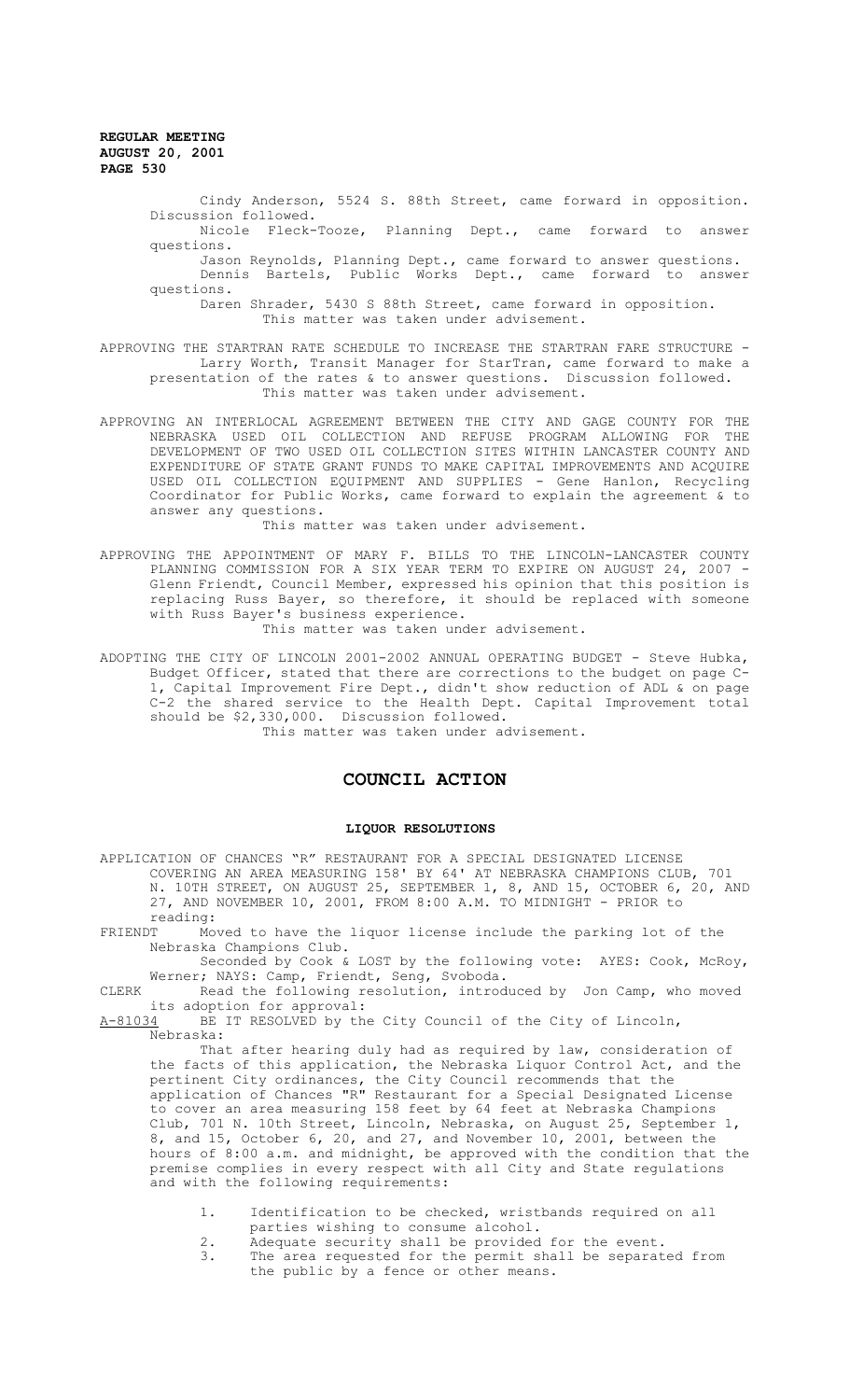Responsible alcohol service practices shall be followed. BE IT FURTHER RESOLVED the City Clerk is directed to transmit a copy of this resolution to the Nebraska Liquor Control Commission. Introduced by Jon Camp Seconded by Seng & carried by the following vote: AYES: Camp, Cook, Friendt, McRoy, Seng, Svoboda, Werner; NAYS: None.

APPLICATION OF BARRY GOOD INC. DBA "BARRY'S BAR & GRILL" FOR A SPECIAL DESIGNATED LICENSE COVERING AN AREA MEASURING 142' BY 134' IN THE PARKING LOT AT 301 N. 9TH STREET, ON AUGUST 25, SEPTEMBER 1, 8, AND 15, 2001, FROM 7:00 A.M. TO 1:00 A.M. - CLERK read the following resolution, introduced by Jon Camp, who moved its adoption for approval: A-81035 BE IT RESOLVED by the City Council of the City of Lincoln,

Nebraska:

That after hearing duly had as required by law, consideration of the facts of this application, the Nebraska Liquor Control Act, and the pertinent City ordinances, the City Council recommends that the application of Barry Good, Inc. dba Barry's Bar & Grill for a Special Designated License to cover an area measuring 142 feet by 134 feet in the parking lot at 301 North 9th Street, Lincoln, Nebraska, on August 25, September 1, 8, and 15, 2001, between the hours of 7:00 a.m. and 1:00 a.m., be approved with the condition that the applicant and premise complies in every respect with all City and State regulations and with the following requirements:<br>1. Identification

- Identification shall be checked on all parties wishing to consume alcohol.
- 2. Adequate security shall be provided for the event.<br><sup>3</sup> The area requested for the permit shall be separat
- The area requested for the permit shall be separated from the public by a fence or other means.
- 4. Responsible alcohol service practices shall be followed.

BE IT FURTHER RESOLVED the City Clerk is directed to transmit a copy of this resolution to the Nebraska Liquor Control Commission.

Introduced by Jon Camp Seconded by Seng & carried by the following vote: AYES: Camp, Cook, Friendt, McRoy, Seng, Svoboda, Werner; NAYS: None.

APPLICATION OF SPRAGUE COUNTRY CLUB FOR A SPECIAL DESIGNATED LICENSE COVERING AN AREA MEASURING 150' BY 50' IN THE PARKING LOT AT 9TH AND S STREETS, ON AUGUST 25, SEPTEMBER 1, 8, AND 15, OCTOBER 6, 20, AND 27, AND NOVEMBER 10, 2001 FROM 8:00 A.M. TO 1:00 A.M. - CLERK read the following resolution, introduced by Jon Camp, who moved its adoption for disapproval:<br>A-81036 BE IT I

BE IT RESOLVED by the City Council of the City of Lincoln, Nebraska:

That after hearing duly had as required by law, consideration of the facts of this application, the Nebraska Liquor Control Act, and the pertinent City ordinances, the City Council recommends that the application of Sprague Country Club for a Special Designated License to cover an area measuring 150 feet by 50 feet at 9th and S Streets, Lincoln, Nebraska, on August 25, September 1, 8, and 15, October 6, 20, and 27, and November 10, 2001, between the hours of 8:00 a.m. and 1:00 a.m., be denied because the applicant has not shown that the granting of this application: (a) will further the public interest; (b) will be a betterment to the City; (c) will constitute a true increase in service to the public; and (d) will not be detrimental to the public health, safety, and welfare.

BE IT FURTHER RESOLVED the City Clerk is directed to transmit a copy of this resolution to the Nebraska Liquor Control Commission. Introduced by Jon Camp

Seconded by Seng & carried by the following vote: AYES: None; NAYS: Camp, Cook, Friendt, McRoy, Seng, Svoboda, Werner.

APPLICATION OF PICKFAIR ENTERTAINMENT CORP. DBA "BIG RED KENO SPORTS BAR & GRILL" FOR A SPECIAL DESIGNATED LICENSE COVERING AN AREA MEASURING 50' BY 25' AT 955 WEST "O" STREET ON AUGUST 25, SEPTEMBER 1, 8, 15, OCTOBER 6, 20, 27, NOVEMBER 10, 2001, FROM 8:00 A.M. TO 1:00 A.M. - CLERK read the following resolution, introduced by Jon Camp, who moved its adoption for approval:<br>A-81037 BE IT RESOLVED b

BE IT RESOLVED by the City Council of the City of Lincoln, Nebraska:

That after hearing duly had as required by law, consideration of the facts of this application, the Nebraska Liquor Control Act, and the pertinent City ordinances, the City Council recommends that the application of Pickfair Entertainment d/b/a Big Red Keno Bar & Grill for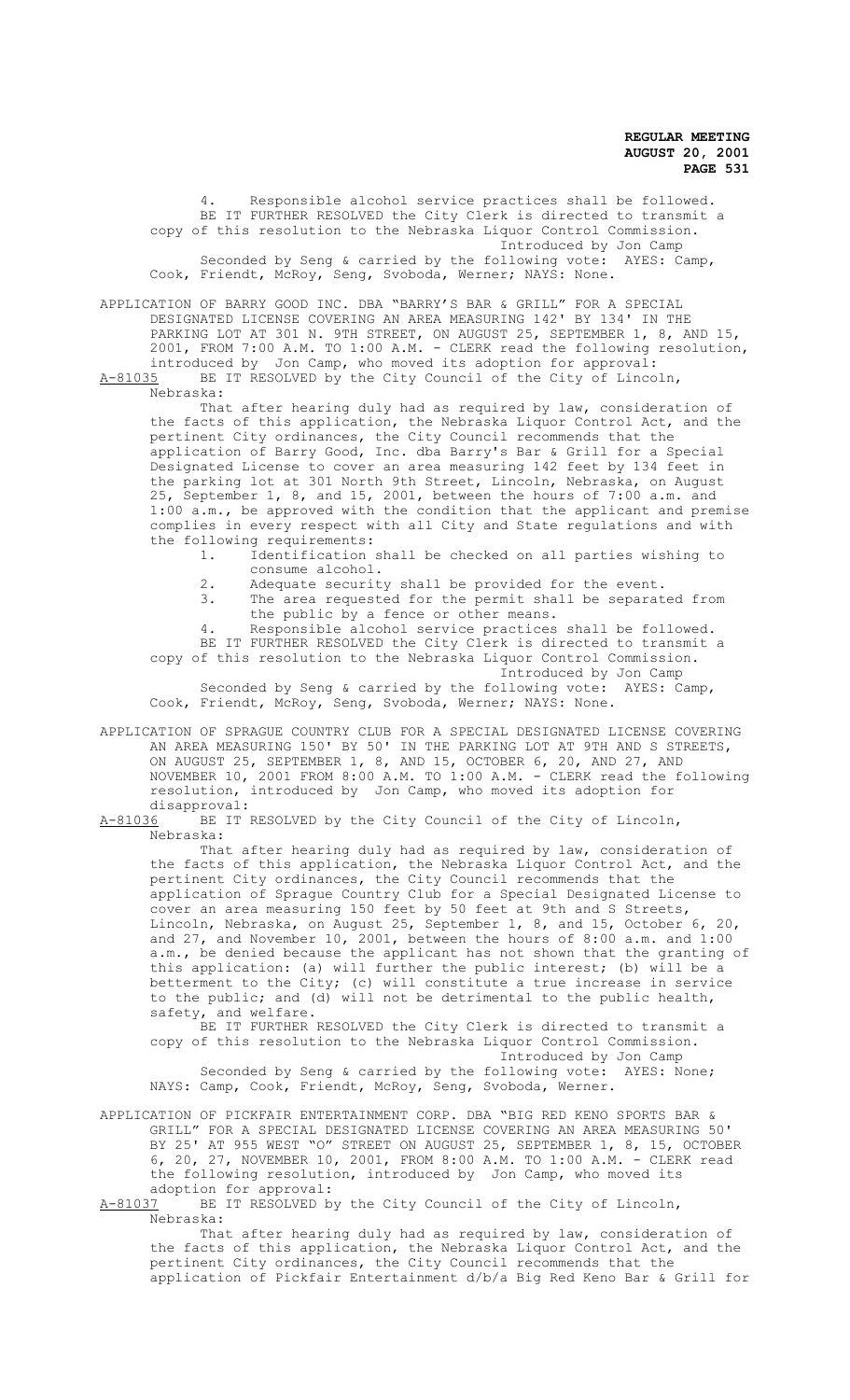> a Special Designated License to cover an area measuring 50 feet by 25 feet at 955 West O Street, Lincoln, Nebraska, on August 25, September 1, 8, and 15, October 6, 20, and 27, and November 10, 2001, between the hours of 8:00 a.m. and 1:00 a.m., be approved with the condition that the premise complies in every respect with all City and State regulations and with the following requirements:

- 1. Identification to be checked, wristbands required on all parties wishing to consume alcohol.
- 2. Adequate security shall be provided for the event.<br>3 The area requested for the permit shall be separat
	- The area requested for the permit shall be separated from the public by a fence or other means.

4. Responsible alcohol service practices shall be followed. BE IT FURTHER RESOLVED the City Clerk is directed to transmit a copy of this resolution to the Nebraska Liquor Control Commission.

Introduced by Jon camp Seconded by Seng & carried by the following vote: AYES: Camp,

Cook, Friendt, McRoy, Seng, Svoboda, Werner; NAYS: None.

APPLICATION OF LINCOLN P STREET CATERING DBA "EMBASSY SUITES HOTEL" FOR A SPECIAL DESIGNATED LICENSE COVERING AN AREA MEASURING 92' BY 150' IN THE DOCK AREA AT 1040 P STREET ON AUGUST 24, 25, AND 31, SEPTEMBER 1, 7, 8, 14, AND 15, OCTOBER 5, 6, 19, 20, 26, AND 27, AND NOVEMBER 9 AND 10, 2001, FROM 6:00 A.M. TO 1:00 A.M. - CLERK read the following resolution, introduced by Jon Camp, who moved its adoption for approval: A-81038 BE IT RESOLVED by the City Council of the City of Lincoln,

Nebraska:

That after hearing duly had as required by law, consideration of the facts of this application, the Nebraska Liquor Control Act, and the pertinent City ordinances, the City Council recommends that the application of Lincoln P Street Catering Co. d/b/a Embassy Suites Hotel for a Special Designated License to cover an outdoor area in the back deck area at 1040 P Street, Lincoln, Nebraska, on August 25, September 1, 8, and 15, October 6, 20, and 27, and November 10, 2001 , between the hours of 6:00 a.m. and 1:00 a.m., be approved with the condition that the premise complies in every respect with all City and State

- regulations and with the following requirements:<br>1. Identification to be checked, wristb. Identification to be checked, wristbands required on all parties wishing to consume alcohol.
	- 2. Adequate security shall be provided for the event.<br>3. The area requested for the permit shall be separat
	- The area requested for the permit shall be separated from the public by a fence or other means.

4. Responsible alcohol service practices shall be followed. BE IT FURTHER RESOLVED the City Clerk is directed to transmit a copy of this resolution to the Nebraska Liquor Control Commission.

Introduced by Jon Camp Seconded by Seng & carried by the following vote: AYES: Camp, Cook, Friendt, McRoy, Seng, Svoboda, Werner; NAYS: None.

APPLICATION OF LINCOLN P STREET CATERING FOR A SPECIAL DESIGNATED LICENSE COVERING AN AREA MEASURING 200' BY 120' IN THE OLD KINGS BUFFET PARKING LOT LOCATED NORTH OF R STREET BETWEEN 9TH AND 10TH STREET ON SEPTEMBER 8 AND OCTOBER 27, 2001 FROM 6:00 A.M. TO 1:00 A.M. - CLERK read the following resolution, introduced by Jon Camp, who moved its adoption for disapproval:

A-81039 BE IT RESOLVED by the City Council of the City of Lincoln, Nebraska:

That after hearing duly had as required by law, consideration of the facts of this application, the Nebraska Liquor Control Act, and the pertinent City ordinances, the City Council recommends that the application of Lincoln P Street Catering Co. for a Special Designated License to cover an area in the Old Kings Buffet parking lot located north of R Street between 9th and 10th Street, Lincoln, Nebraska, on September 8 and October 27, 2001between the hours of 6:00 a.m. and 1:00 a.m., be denied because the applicant has not shown that the granting of this application: (a) will further the public interest; (b) will be a

betterment to the City; (c) will constitute a true increase in service to the public; and (d) will not be detrimental to the public health, safety, and welfare.

BE IT FURTHER RESOLVED the City Clerk is directed to transmit a copy of this resolution to the Nebraska Liquor Control Commission. Introduced by Jon Camp

Seconded by Werner & carried by the following vote: AYES: Camp, Cook, Friendt, Seng, Svoboda, Werner; NAYS: McRoy.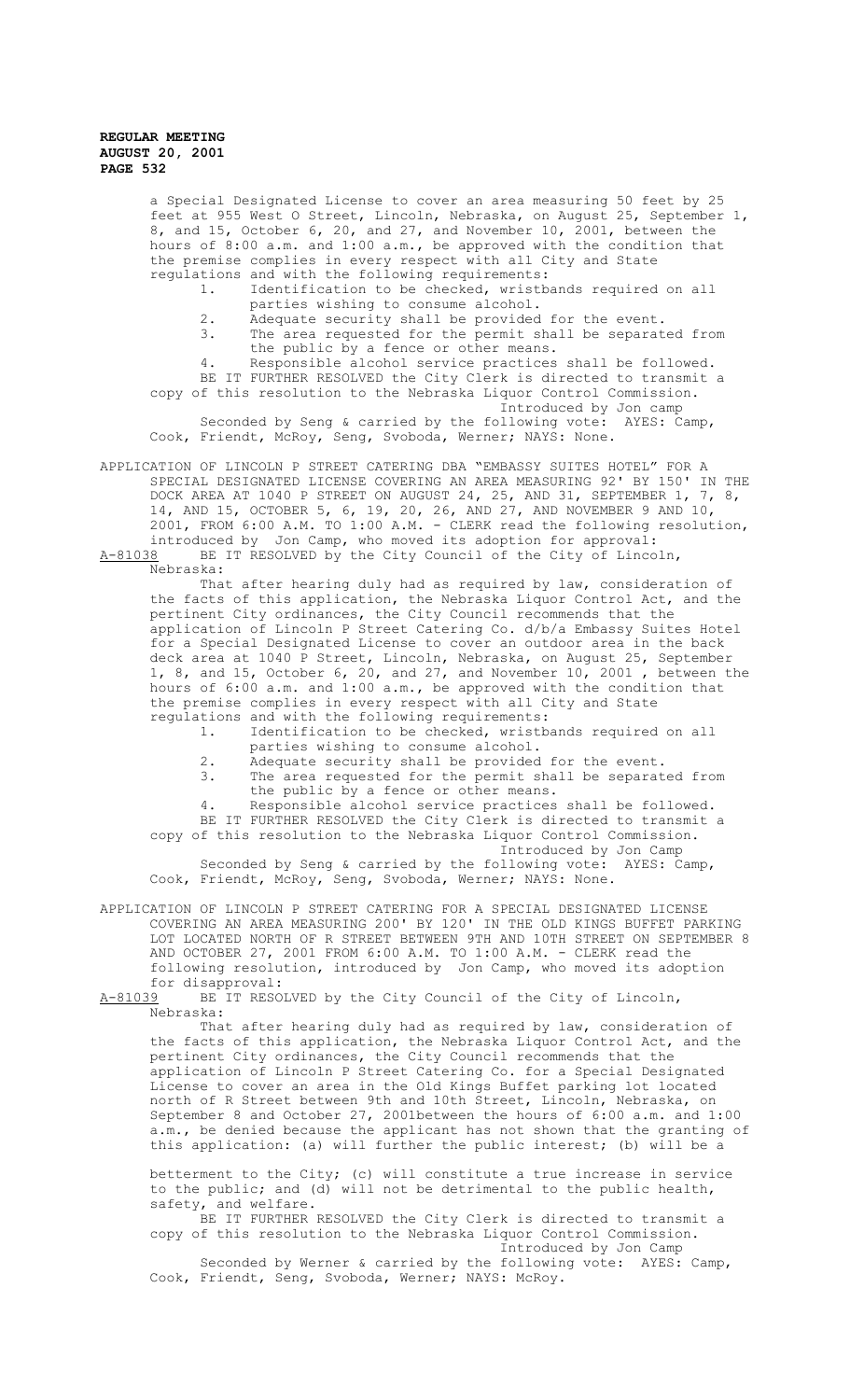APPLICATION OF LINCOLN P STREET CATERING FOR A SPECIAL DESIGNATED LICENSE COVERING AN AREA MEASURING 132' BY 120' AT 926 P STREET ON SEPTEMBER 8 AND OCTOBER 27, 2001 FROM 6:00 A.M. TO 1:00 A.M. - CLERK read the following resolution, introduced by Jon Camp, who moved its adoption for approval:

Seconded by Seng & LOST by the following vote: AYES: Cook, McRoy, Werner; NAYS: Camp, Friendt, Seng, Svoboda.

CLERK Read the following resolution, introduced by Jon Camp, who moved its adoption for disapproval:

A-81040 BE IT RESOLVED by the City Council of the City of Lincoln, Nebraska:

That after hearing duly had as required by law, consideration of the facts of this application, the Nebraska Liquor Control Act, and the pertinent City ordinances, the City Council recommends that the application of Lincoln P Street Catering Co. for a Special Designated License to cover an area measuring 132 feet by 120 feet at 926 P Street, Lincoln, Nebraska, on September 8 and October 27, 2001, between the hours of 6:00 a.m. and 1:00 a.m., be denied because the applicant has not shown that the granting of this application: (a) will further the public interest; (b) will be a betterment to the City; (c) will constitute a true increase in service to the public; and (d) will not be detrimental to the public health, safety, and welfare. BE IT FURTHER RESOLVED the City Clerk is directed to transmit a

copy of this resolution to the Nebraska Liquor Control Commission. Introduced by Jon Camp

Seconded by Seng & carried by the following vote: AYES: Camp, Friendt, Seng, Svoboda; NAYS: Cook, McRoy, Werner.

APPLICATION OF LINCOLN P STREET CATERING FOR A SPECIAL DESIGNATED LICENSE COVERING AN AREA MEASURING 125' BY 170' AT 900 Q STREET ON SEPTEMBER 8 AND OCTOBER 27, 2001 FROM 6:00 A.M. TO 1:00 A.M. - CLERK read the following resolution, introduced by Jon Camp, who moved its adoption

for disapproval:<br>A-81041 BE IT RESO BE IT RESOLVED by the City Council of the City of Lincoln, Nebraska:

That after hearing duly had as required by law, consideration of the facts of this application, the Nebraska Liquor Control Act, and the pertinent City ordinances, the City Council recommends that the application of Lincoln P Street Catering Co. for a Special Designated License to cover an area measuring 125 feet by 170 feet at 900 Q Street, Lincoln, Nebraska, on September 8 and October 27, 2001, between the hours of 6:00 a.m. and 1:00 a.m., be denied because the applicant has not shown that the granting of this application: (a) will further the public interest; (b) will be a betterment to the City; (c) will constitute a true increase in service to the public; and (d) will not be detrimental to the public health, safety, and welfare. BE IT FURTHER RESOLVED the City Clerk is directed to transmit a copy of this resolution to the Nebraska Liquor Control Commission.

Introduced by Jon Camp Seconded by Seng & carried by the following vote: AYES: Camp Friendt, Seng, Svoboda; NAYS: Cook, McRoy, Werner.

APPLICATION OF GEEMAX INC. DBA "N ZONE" FOR A SPECIAL DESIGNATED LICENSE COVERING AN AREA MEASURING 63  $\frac{1}{2}$ ' BY 108' AT 728  $\frac{1}{2}$  Q STREET ON AUGUST 25, SEPTEMBER 1, 8, AND 15, OCTOBER 6, 20, AND 27, AND NOVEMBER 10, 2001 FROM 8:00 A.M. TO 1:00 A.M. - CLERK read the following resolution, introduced by Jon Camp, who moved its adoption for approval: A-81042 BE IT RESOLVED by the City Council of the City of Lincoln,

Nebraska:

That after hearing duly had as required by law, consideration of the facts of this application, the Nebraska Liquor Control Act, and the pertinent City ordinances, the City Council recommends that the application of Geemax, Inc. dba N Zone for a Special Designated License to cover an area measuring 63 ½ feet by 108 feet at 728 ½ Q Street, Lincoln, Nebraska, on August 25, September 1, 8, and 15, October 6, 20, and 27, and November 10, 2001, between the hours of 8:00 a.m. and 1:00 a.m., be approved with the condition that the applicant and premise complies in every respect with all City and State regulations and with the following requirements:<br>1. Identification

- Identification shall be checked on all parties wishing to consume alcohol.
- 2. Adequate security shall be provided for the event.
- 3. The area requested for the permit shall be separated from the public by a fence or other means.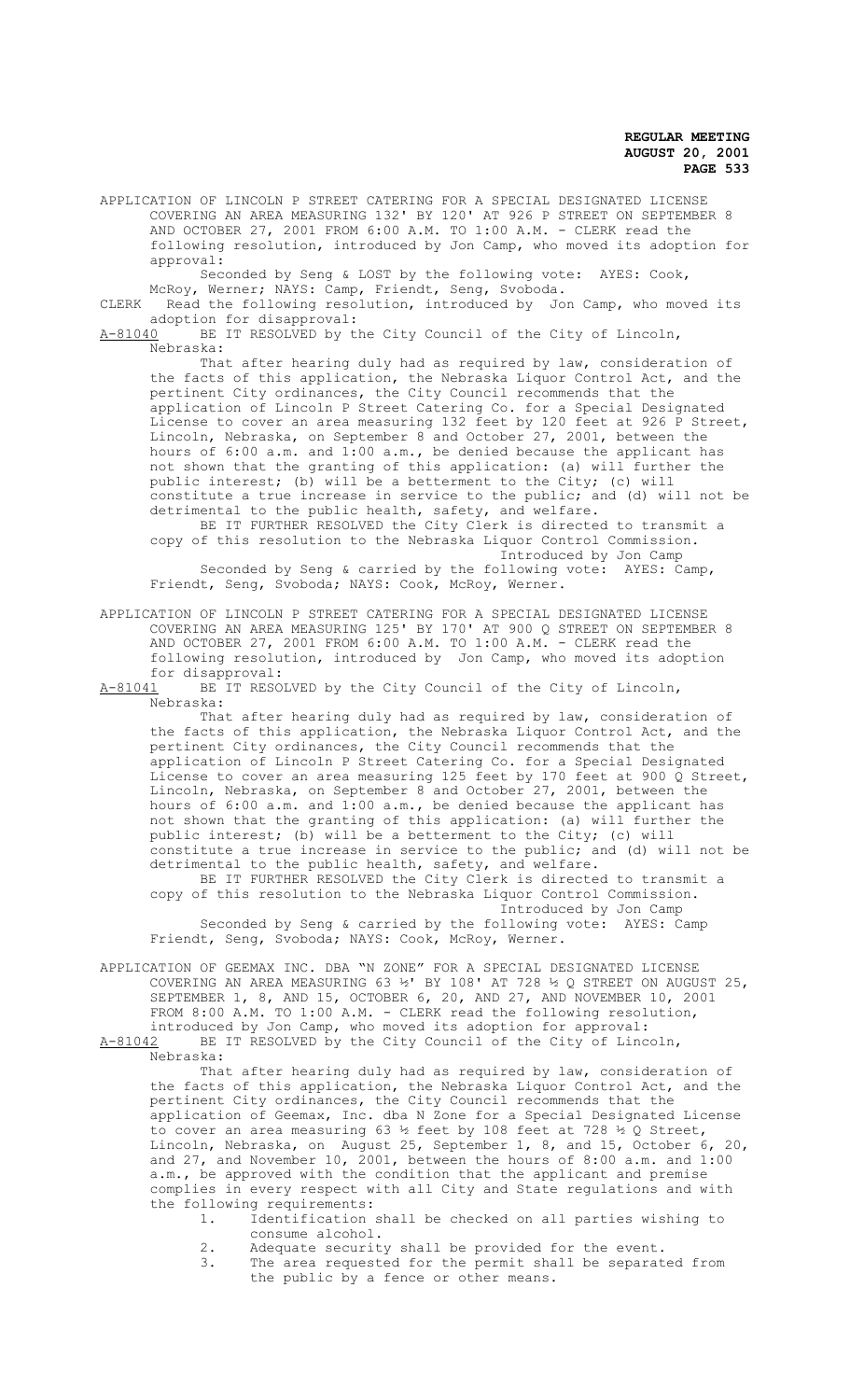> Responsible alcohol service practices shall be followed. BE IT FURTHER RESOLVED the City Clerk is directed to transmit a copy of this resolution to the Nebraska Liquor Control Commission. Introduced by Jon Camp Seconded by Seng & carried by the following vote: AYES: Camp, Cook, Friendt, McRoy, Svoboda, Werner; NAYS: Seng.

APPLICATION OF DESTINY PRODUCTIONS INC. FOR A SPECIAL DESIGNATED LICENSE COVERING AN AREA MEASURING 140' BY 18' AT THE PORT HURON BLDG. DOCK LOCATED AT 803 Q STREET ON AUGUST 25, SEPTEMBER 1, 8, AND 15, OCTOBER 6, 20, AND 27, AND NOVEMBER 10, 2001 FROM 8:00 A.M. TO 8:00 P.M. - CLERK read the following resolution, introduced by Jon Camp, who moved its adoption for approval:<br>A-81043 BE IT RESOLVED b

BE IT RESOLVED by the City Council of the City of Lincoln, Nebraska:

That after hearing duly had as required by law, consideration of the facts of this application, the Nebraska Liquor Control Act, and the pertinent City ordinances, the City Council recommends that the application of Destiny Productions Inc. for a Special Designated License to cover an area measuring 140 feet by 18 feet at the Port Huron Bldg. dock located at 803 Q Street, Lincoln, Nebraska, on August 25, September 1, 8, and 15, October 6, 20, and 27, and November 10, 2001, between the hours of 8:00 a.m. and 1:00 a.m., be approved with the condition that the applicant and premise complies in every respect with all City and State regulations and with the following requirements:

- 1. Identification shall be checked on all parties wishing to consume alcohol.
- 2. Adequate security shall be provided for the event.<br>3 The area requested for the permit shall be separat
	- The area requested for the permit shall be separated from the public by a fence or other means.

Responsible alcohol service practices shall be followed. BE IT FURTHER RESOLVED the City Clerk is directed to transmit a copy of this resolution to the Nebraska Liquor Control Commission. Introduced by Jon Camp Seconded by Seng & carried by the following vote: AYES: Camp,

Cook, Friendt, McRoy, Seng, Svoboda, Werner; NAYS: None.

APPLICATION OF WILDERNESS RIDGE L.L.C. DBA "WILDERNESS RIDGE GOLF COURSE" TO AMEND THE PREVIOUSLY APPROVED CLASS "C" LIQUOR APPLICATION TO INCLUDE THE ENTIRE GOLF COURSE AND THE TEMPORARY CLUBHOUSE LOCATED AT 1800 WILDERNESS WOODS PLACE - CLERK read the following resolution, introduced by Jon Camp, who moved its adoption for approval:<br>A-81044 BE IT RESOLVED by the City Council of the C

BE IT RESOLVED by the City Council of the City of Lincoln, Nebraska:

That after hearing duly had as required by law, consideration of the facts of this application, the Nebraska Liquor Control Act, and the pertinent City ordinances, the City Council recommends that the application of Wilderness Ridge L.L.C. dba "Wilderness Ridge Golf Course" to amend the previously approved Class "C" liquor license to include the entire golf course and the temporary clubhouse located at 1800 Wilderness Woods Place, Lincoln, Nebraska, as shown on the application, for the license period ending October 31, 2001, be approved with the condition that the premise complies in every respect with all city and state regulations. The City Clerk is directed to transmit a copy of this resolution to the Nebraska Liquor Control Commission. Introduced by Jon Camp Seconded by Seng & carried by the following vote: AYES: Camp, Cook, Friendt, McRoy, Seng, Svoboda, Werner; NAYS: None.

#### **ORDINANCES - 2ND READING**

AMENDING SECTION 2.62.200 OF THE LINCOLN MUNICIPAL CODE TO ALLOW MEMBERS OF THE POLICE AND FIRE PENSION PLANS "B" AND "C" TO SWITCH TO PLAN "A" WITHIN SIX MONTHS AFTER DEFERRED RETIREMENT OPTION PLAN IMPLEMENTATION - CLERK read an ordinance, introduced by Jonathan Cook, amending Section 2.62.200 of the Lincoln Municipal Code to provide members of Police and Fire Pension Plans "B" and "C" the opportunity to elect to participate in Police and Fire Pension Plan "A" subsequent to the implementation of the Deferred Retirement Option Plan, and repealing Section 2.62.200 of the Lincoln Municipal Code as hitherto existing, the second time.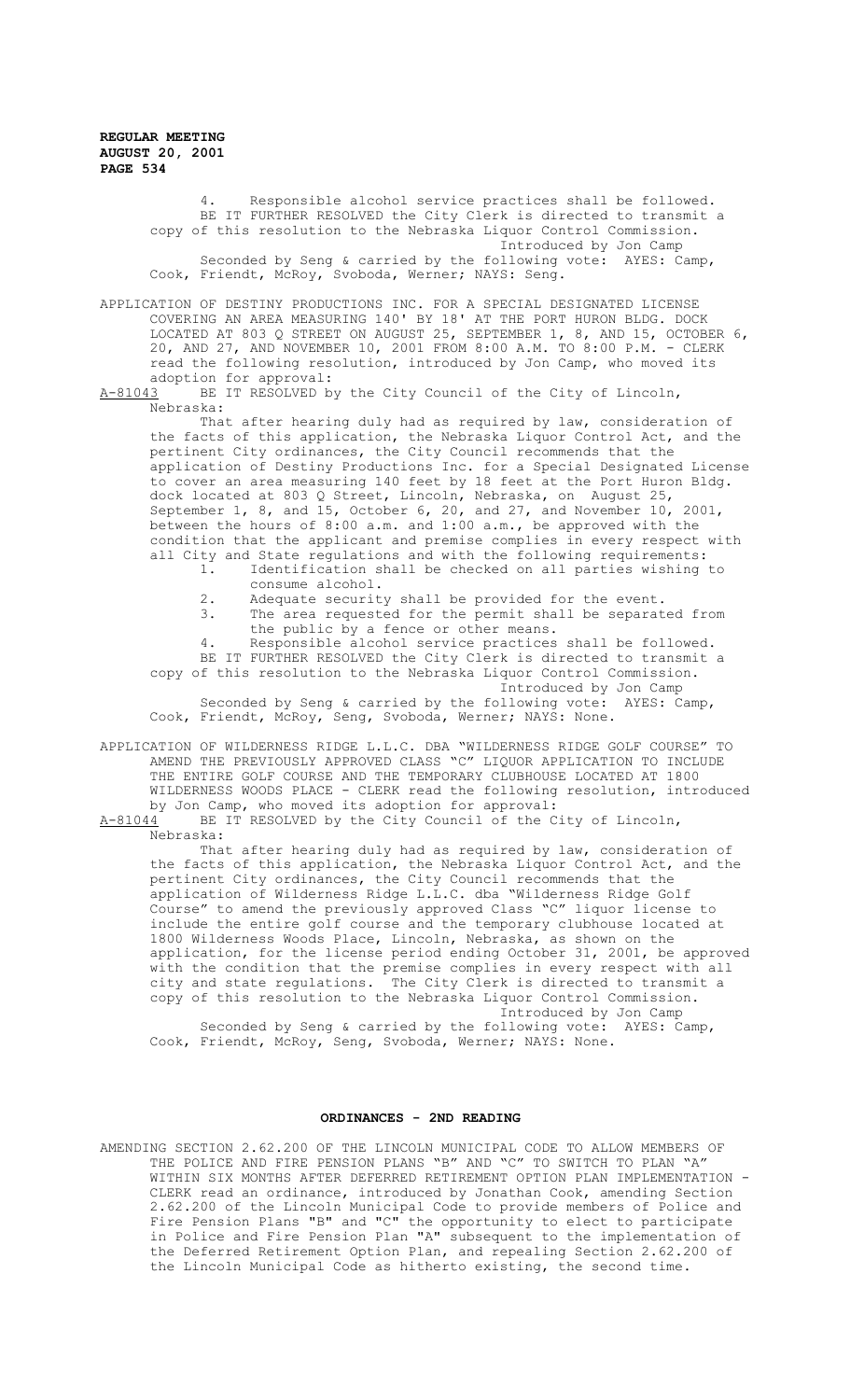- AMENDING SECTION 10.16.030 OF THE LINCOLN MUNICIPAL CODE WITH REGARD TO THE OPERATION OF A MOTOR VEHICLE WHILE UNDER THE INFLUENCE OF ALCOHOL TO BRING THE LEVEL OF ALCOHOL IN BLOOD OR BREATH INTO COMPLIANCE WITH STATE STATUTE -CLERK read an ordinance, introduced by Jonathan Cook, amending Section 10.16.030 of the Lincoln Municipal Code to bring the level of alcohol in blood or breath into compliance with state statute; and repealing Section 10.16.130 of the Lincoln Municipal Code as hitherto existing, the second time.
- AMENDING THE CORPORATE LIMITS OF THE CITY BY ANNEXING APPROXIMATELY 251 ACRES OF PROPERTY GENERALLY LOCATED BETWEEN NORTH 14TH AND NORTH 27TH STREETS, NORTH OF I-80 AND SOUTH OF ALVO AND ARBOR ROADS - CLERK read an ordinance, introduced by Jonathan Cook, amending Section 20 of Ordinance No. 8730, passed May 17, 1965, as last amended by Section 1 of Ordinance No. 17870, passed June 25, 2001, prescribing and defining the corporate limits of the City of Lincoln, Nebraska; and repealing Section 20 of Ordinance No. 8730 passed May 17, 1965, as last amended by Section 1 of Ordinance No. 17870, passed June 25, 2001, as hitherto existing, the second time.
- CHANGE OF ZONE 3325 AMENDING CHAPTER 27.51 OF THE LINCOLN MUNICIPAL CODE TO ALLOW DEVELOPMENT OF A MINIMUM OF 50 ACRES INSTEAD OF 75 ACRES IN THE I-3 EMPLOYMENT CENTER DISTRICT - CLERK read an ordinance, introduced by Jonathan Cook, amending Sections 27.51.030, 27.51.090, and 27.51.100 of the Lincoln Municipal Code to allow development of a minimum of 50 acres instead of 75 acres in the I-3 Employment Center District; and repealing Sections 27.51.030, 27.51.090, and 27.51.100 of the Lincoln Municipal Code as hitherto existing, the second time.
- CHANGE OF ZONE 3265 APPLICATION OF HAMPTON DEVELOPMENT SERVICES FOR A CHANGE OF ZONE FROM AG AGRICULTURAL TO I-3 EMPLOYMENT CENTER AND R-3 RESIDENTIAL ON PROPERTY GENERALLY LOCATED BETWEEN NORTH 14TH and NORTH 27TH STREETS, NORTH OF I-80 and SOUTH OF ALVO AND ARBOR ROAD - CLERK read an ordinance, introduced by Jonathan Cook, amending the Lincoln Zoning District Maps attached to and made a part of Title 27 of the Lincoln Municipal Code, as provided by Section 27.05.012 of the Lincoln Municipal Code, by changing the boundaries of the districts established and shown thereon, the second time.
- CHANGE OF ZONE 3323 APPLICATION OF PARK RIDGE APARTMENTS, L.L.C. FOR A CHANGE OF ZONE FROM R-2 RESIDENTIAL TO R-3 RESIDENTIAL ON PROPERTY GENERALLY LOCATED AT S.W. 8TH AND WEST C STREETS - CLERK read an ordinance, introduced by Jonathan Cook, amending the Lincoln Zoning District Maps attached to and made a part of Title 27 of the Lincoln Municipal Code, as provided by Section 27.05.020 of the Lincoln Municipal Code, by changing the boundaries of the districts established and shown thereon, the second time.

### **RESOLUTIONS**

- SPECIAL PERMIT 1423C APP. OF DRU, GUY, & DAVID LAMMLE TO AMEND THE HIMARK ESTATES C.U.P. TO ADD LAND, INCREASE THE ASSIGNED NUMBER OF DWELLING UNITS FROM 240 TO 300 MULTI-FAMILY DWELLING UNITS & TO APPROVE THE SITE<br>PLAN FOR THE MULTIPLE FAMILY AREA ON PROPERTY GENERALLY LOCATED AT THE MULTIPLE FAMILY AREA ON PROPERTY GENERALLY LOCATED AT THE NORTHEAST CORNER OF S. 84<sup>TH</sup> ST. & OLD CHENEY RD. - PRIOR to reading: SENG Moved to accept a Substitute Resolution for Bill No. 01R-64. Seconded by Cook & carried by the following vote: AYES: Camp, Cook, Friendt, McRoy, Seng, Svoboda, Werner; NAYS: None.
- COOK Moved to accept an alternate amendment for Bill No. 01R-64 as follows:

1. On page 2, delete lines 15, 16 & 17 & insert the following in lieu thereof: Permittee shall grant a hiker/biker trail easement between 84th Street & Old Cheney Road in accordance with the Memorandum attached hereto marked as Exhibit "A" and incorporated herein by this reference. 2. On page 6, after line 3, insert the following: BE IT FURTHER RESOLVED that the Memorandum attached hereto marked as Exhibit "A" is hereby approved & the Mayor is authorized to execute the same on behalf of the City of Lincoln, Nebraska provided that the Memorandum is amended to delete in its entirety the last paragraph under paragraph 4 of the Memorandum (Trail Maintenance & Operations) relating to the commuter & recreational use of the trail.

Seconded by Seng & carried by the following vote: AYES: Cook,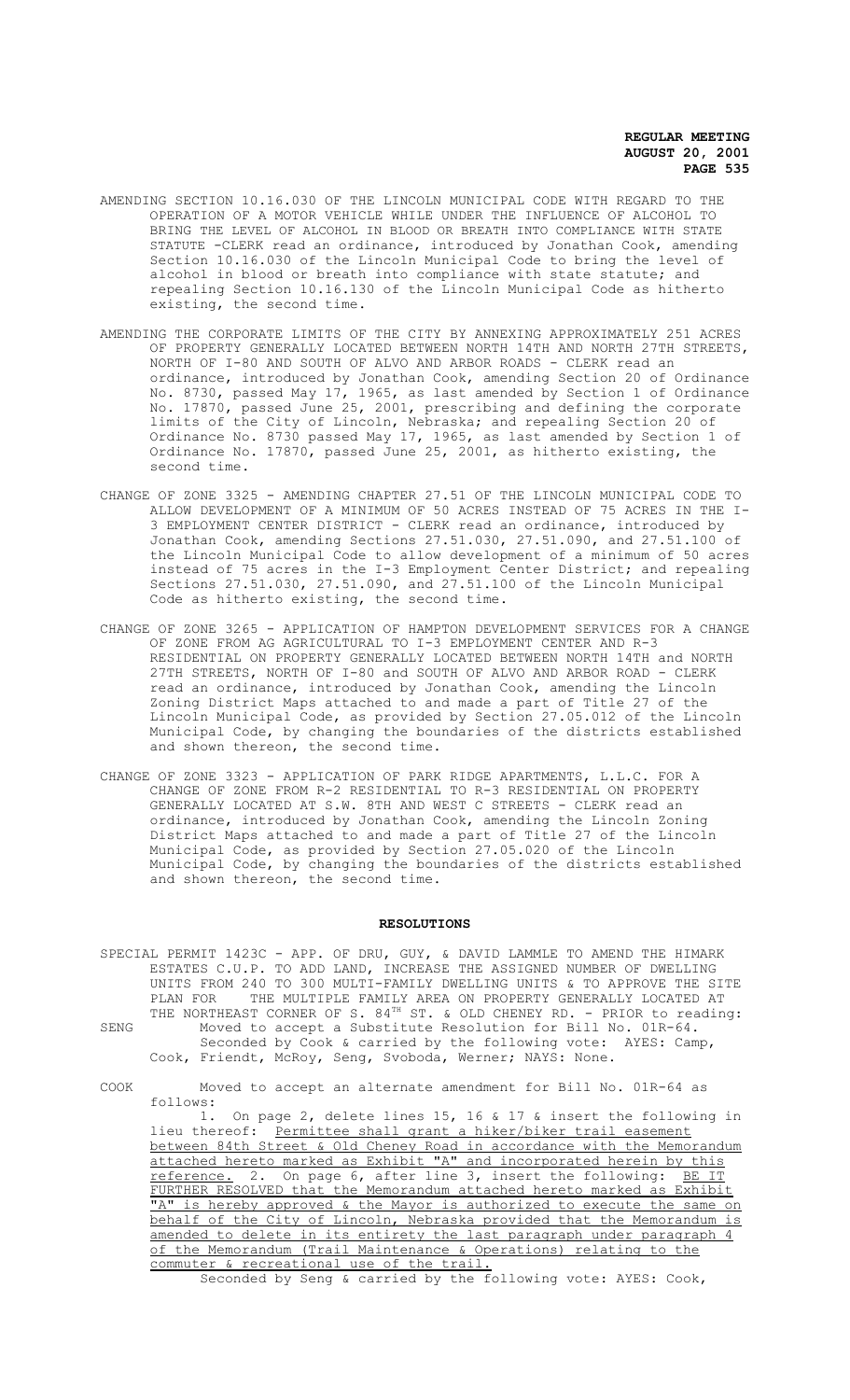McRoy, Seng, Werner; NAYS: Camp, Friendt, Svoboda. CLERK Read the following resolution, introduced by Coleen Seng, who moved its adoption: WHEREAS, Dru, Guy, and David Lammle have submitted an application designated as Special Permit No. 1423C for authority to amend the HiMark Estates Community Unit Plan to add land to the community unit plan, increase the number of dwelling units from 240 to 272 in the area designated for multi-family, and to approve the site plan for the multiple family area on property located at the northeast corner of South 84th Street and Old Cheney Road, and legally described to wit: Lot 2 I.T., all of Outlot "D" HiMark Estates 1st Addition, Outlot "D", and that part of Outlot "E" HiMark Estates Addition, the part of Outlot "E" is more particularly described as: Commencing at the northwest corner of Lot 7, block 2, HiMark Estates; thence north 00 degrees 00 minutes 00 seconds east (assumed bearing) along the west line of Lot 6, Block 2, HiMark Estates Addition 14.28 feet to the point of beginning; thence north 76 degrees 30 minutes 07 seconds, 540.46 feet along the north line of Outlot "D", HiMark Estates Addition; thence continuing along said north line south 89 degrees 54 minutes 36 seconds west, 275.0 feet to the east rightof-way line of 84th Street; thence north 00 degrees 05 minutes 27 seconds west, 70.0 feet along said rightof-way line; thence north 89 degrees 54 minutes 36 seconds east, 275.0 feet; thence south 71 degrees 16 minutes 39 seconds east, 555.01 feet to the west line of Lot 6, Block 2, HiMark Estates Addition; thence south 00 degrees 00 minutes 00 seconds east, 18.0 feet to the point of beginning, all located in the southwest Quarter of Section 11, Township 9 North, Range 7 East of the 6th P.M., Lincoln, Lancaster County, Nebraska;

WHEREAS, the real property adjacent to the area included within the site plan for this revised community unit plan will not be adversely affected; and

WHEREAS, said site plan together with the terms and conditions hereinafter set forth are consistent with the intent and purpose of Title 27 of the Lincoln Municipal Code to promote the public health, safety, and general welfare.

NOW, THEREFORE, BE IT RESOLVED by the City Council of the City of Lincoln, Nebraska:

That the application of Dru, Guy, and David Lammle, hereinafter referred to as "Permittee", to add land to the community unit plan, increase the number of dwelling units from 240 to 272 in the area designated for multi-family, and to approve the site plan for the multiple family, on the property legally described above, be and the same is hereby granted under the provisions of Section 27.63.320 and Chapter 27.65 of the Lincoln Municipal Code upon condition that construction and operation of said community unit plan be in strict compliance with said application, the site plan, and the following additional express terms, conditions, and requirements:

1. This permit approves a maximum of 272 dwelling units.

2. Permittee has agreed with the Parks and Recreation Department upon a suitable bike trail easement between 84th Street Old Cheney Road as shown on the revised site plan. Permittee shall grant a hiker/biker trail easement between 84th Street & Old Cheney Road in accordance with the Memorandum attached hereto marked as Exhibit "A" and incorporated herein by this reference.

3. The 404 permit shall be obtained prior to the fill of any wetlands on the site.<br>4. Before re

Before receiving building permits:

- a. The Permittee must submit a revised and reproducible final plan including five copies. Said plan shall show:
	- i. A note indicating that Permittee shall provide documented right of passenger vehicular access from a public street to Lot 48 I.T. for a single family dwelling only.
	- ii. Move the eastern apartment buildings farther away from the 25-foot vehicular access easement to S. 88th Street. There must be room along the driveway for sidewalks to connect to the north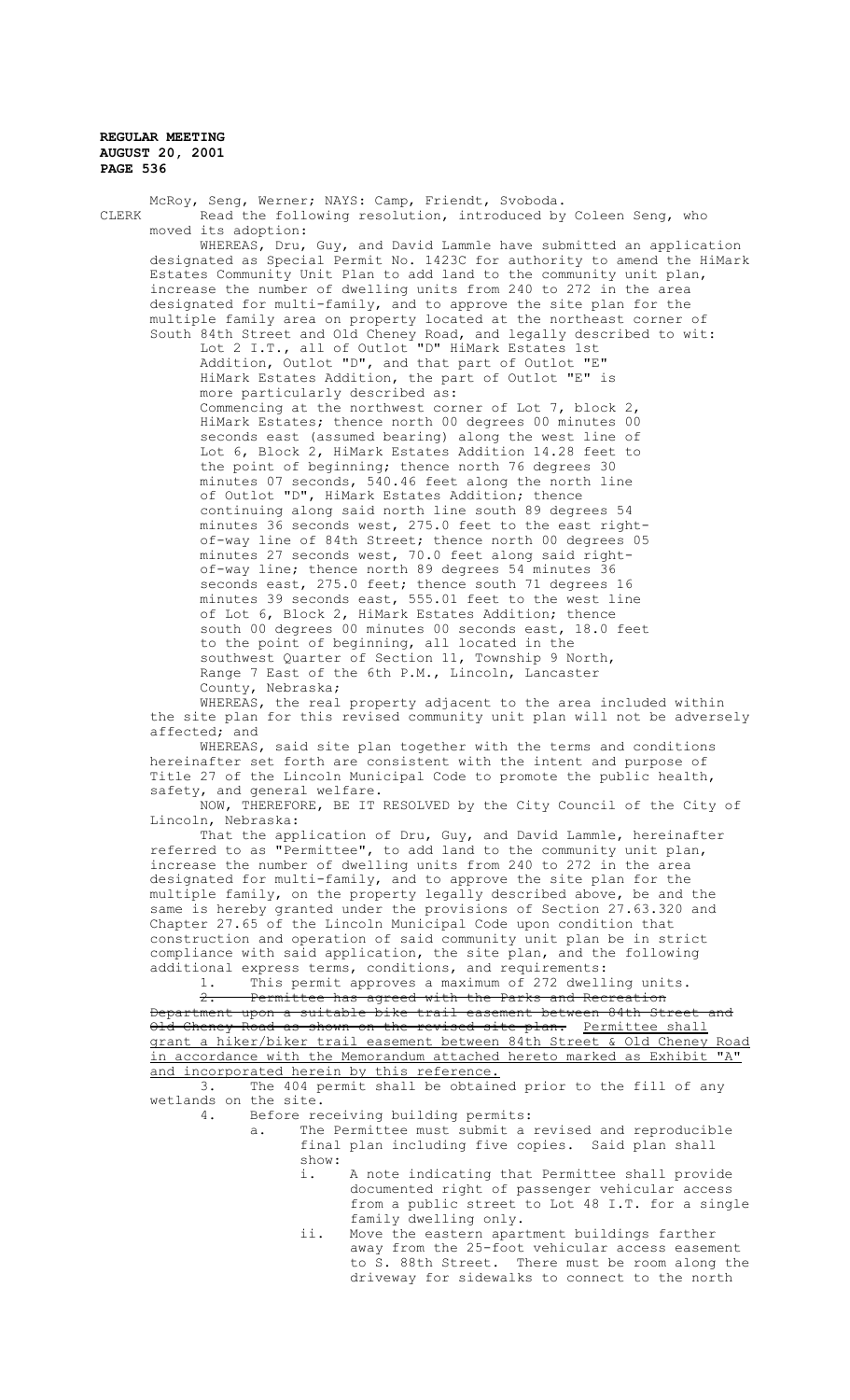and south entrances to the buildings.

- iii. A note as follows: The driveway connection to South 88th Street shall be constructed prior to the completion of medians in Old Cheney Road. The minimum driveway width shall be 24 feet; however, as an alternative with agreement of the Public Works Department, Permittee may dedicate sufficient right-of-way and construct facilities for eastbound U-turns at 88th and Old Cheney Road, and build the access to 88th Street as an 18-foot wide exit only.
- iv. A note indicating that wetland mitigation will be at a 1:1 ratio (.48 acres) and will be conducted offsite pursuant to a Section 404(b) permit issued by the Army Corps of Engineers. v. Delete the word "both" in Note 5 and add the following sentence: The bike trail shall not be obstructed by a gate, fence or any other struture.
- vi. A note saying: The car wash facility shall include signage indicating that its use is restricted to residents. The car wash mechanism shall operate by card or tokens, not coins.
- vii. Relabel "water surface elevation" and "relocated min. flood corridor" as "100 year storm limit" and "100 year storm conveyance corridor", respectively. Label the elevations of the 100 year storm and demonstrate on the plan that all building pads are at least one foot above that elevation.
	- viii. Add a note to the landscape plans stating: Street trees on Old Cheney Road and South 84th Street are to be planted on private property.
	- ix. Correct either the botanical or common name of Emerald Luster Maple. Also, give it a different key designation so it is not confused with Red Sunset Maple. x. Correct the spelling in Cimmaron Ash
	- botanical name. xi. Provide the design spread and height for plant materials to assure compliance with design standards and revise plant
		- materials to the satisfaction of the Parks and Recreation Department.
	- xii. Revise the grading plan as indicated in the March 19, 2001 Public Works memo.
- xiii. Reduce the slope on the west driveway. xiv. Correct the storm sewer system as outlined in the March 19, 2001 Public Works memo.
- xv. Revise the grading plan so that the utility grading and the grading plan match.
	- xvi. Add a note to the site plan as follows: The car wash facility shall be a pavillion type structure, with a roof supported by pillars and only two walls, no more than five feet in height. The design of the structure shall be consistent architecturally with the multi-family dwellings and clubhouse, and a building elevation shall be supplied to the Planning Department and attached to the
- site plan b. The construction plans must conform to the approved plans.
- c. The final plat within this community unit plan must be approved by the City.
- d. Construction specifications for the low-flow water crossing shall be provided to the Lower Platte South Natural Resources District for review and comment.
- 5. Before occupying the dwelling units: a. All development and construction must be completed in conformance with the approved plans.
	- b. Provide necessary utility easements as requested by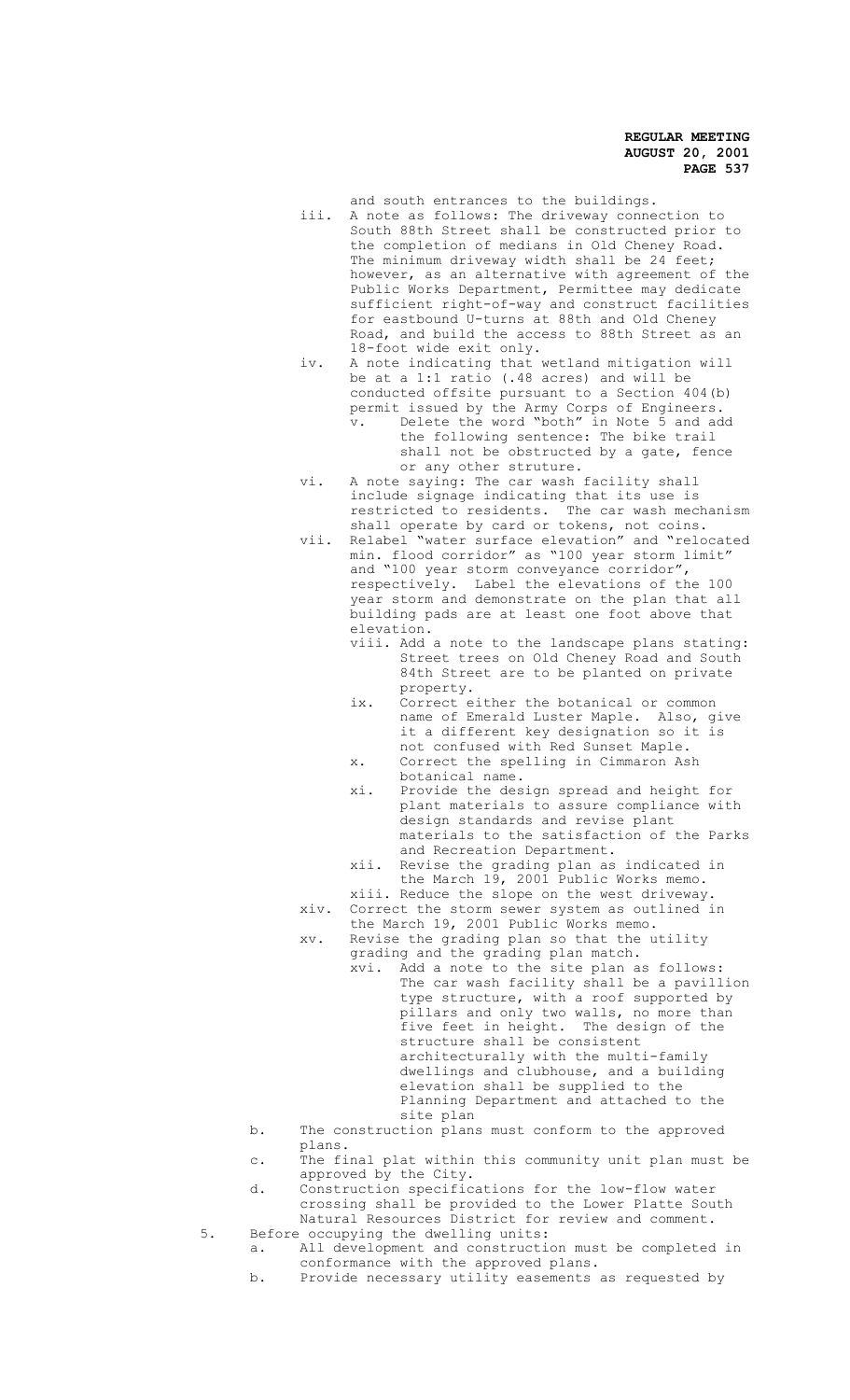> LES and add a note to the site plan stating that relocation of existing facilities will be at the owner/developer's expense.

6. All privately-owned improvements shall be permanently maintained by the Permittee or an appropriately established homeowners association approved by the City Attorney.

7. The site plan approved by this permit shall be the basis for all interpretations of setbacks, yards, locations of buildings, location of parking and circulation elements, and similar matters.

8. The terms, conditions, and requirements of this resolution shall be binding and obligatory upon the Permittee, their successors, and assigns. The building official shall report violations to the City Council which may revoke the special permit or take such other action as may be necessary to gain compliance.

9. The Permittee shall sign and return the City's letter of acceptance to the City Clerk within 30 days following approval of the special permit, provided, however, said 30-day period may be extended up to six months by administrative amendment. The City Clerk shall file a copy of the resolution approving the special permit and the letter of acceptance with the Register of Deeds, filing fees therefor to be paid in advance by the Permittee.

10. The site plan as approved with this resolution voids and supersedes all previously approved plans for this site, however, all resolutions approving previous permits remain in force unless specifically amended by this resolution.

BE IT FURTHER RESOLVED that the Memorandum attached hereto marked as Exhibit "A" is hereby approved & the Mayor is authorized to execute the same on behalf of the city of Lincoln, Nebraska provided that the memorandum is amended to delete in its entirety the last paragraph under paragraph 4 of the Memorandum (Trail Maintenance & Operations) relating tot he commuter & recreational use of the trail.

Introduced by Coleen Seng

Seconded by Friendt & carried by the following vote: AYES: Cook, Friendt, McRoy, Seng, Werner; NAYS: Camp, Svoboda.

APPROVING THE STARTRAN RATE SCHEDULE TO INCREASE THE STARTRAN FARE STRUCTURE - CLERK read the following resolution, introduced by Glenn Friendt, who moved its adoption:<br>A-81046 WHEREAS, purs WHEREAS, pursuant to Section 2.38.100 of the Lincoln Municipal Code, the StarTran Advisory Board has made recommendations regarding increases in the StarTran Fare Structure; and WHEREAS, the City Council, pursuant to said Code section, must review all recommendations and take final action thereon. NOW, THEREFORE, BE IT RESOLVED by the City Council of the City of Lincoln, Nebraska: That the City Council, upon review of the recommendations of the StarTran Advisory Board, hereby accepts and adopts the following as the StarTran fare structure to increase the student cash fares and student ticket books: HandiVan & Brokerage Services (cash)  $\frac{2}{3}$  1.70/ride \$2.00/ride Adult Ticket Book (HandiVan & Brokerage Services) \$34.00/book \$40.00/book Friends/Companions who accompany Same fare as paid by ADA eligible persons on HandiVan ADA eligible person or Brokerage Services Passport (Unlimited rides per month (HandiVan & Brokerage Services)  $\frac{1}{250.00}$   $\frac{250.00}{\text{month}}$  60.00/month Adult Cash  $\frac{2}{3}$ .85/ride \$1.00/ride Student (elementary, middle & high school) \$ 1.00/ride Student (elementary, middle & high school) \$ 1.00/ride Child (4 and under)<br>
Star Shuttle/Downtown Zone<br>
Co-For-Loss & Saniar Saver Star Shuttle/Downtown Zone<br>
Go-For-Less & Senior Saver<br>
Adult Ticket Book (regular service)  $\frac{25}{17.00}\sqrt{\frac{10}{100}}$ <br>  $\frac{27.00}{600}$ <br>  $\frac{220.00}{600}$ Go-For-Less & Senior Saver adult Ticket Book (regular service)  $\frac{217.00}{617.00}$  \$17.00/book Student Ticket Book (20 ride) Student Ticket Book (20 ride) Elderly Handicapped Punch Pass (Regular service 20-ride)  $\frac{20 - r}{r}$   $\frac{30 - r}{r}$   $\frac{30 - r}{r}$   $\frac{30 - 00}{r}$   $\frac{30 - 00}{r}$ Passport (Unlimited rides/month<br>Regular Service)  $\frac{$25.00/month}{Free}$ Transfers Free<br>Ride 'N Shop reimbursements \$9,40 Ride 'N Shop reimbursements  $\uparrow$  \$ .40<br>Holidav Light Tour \$ 2.00/ride Holiday Light Tour paid in advance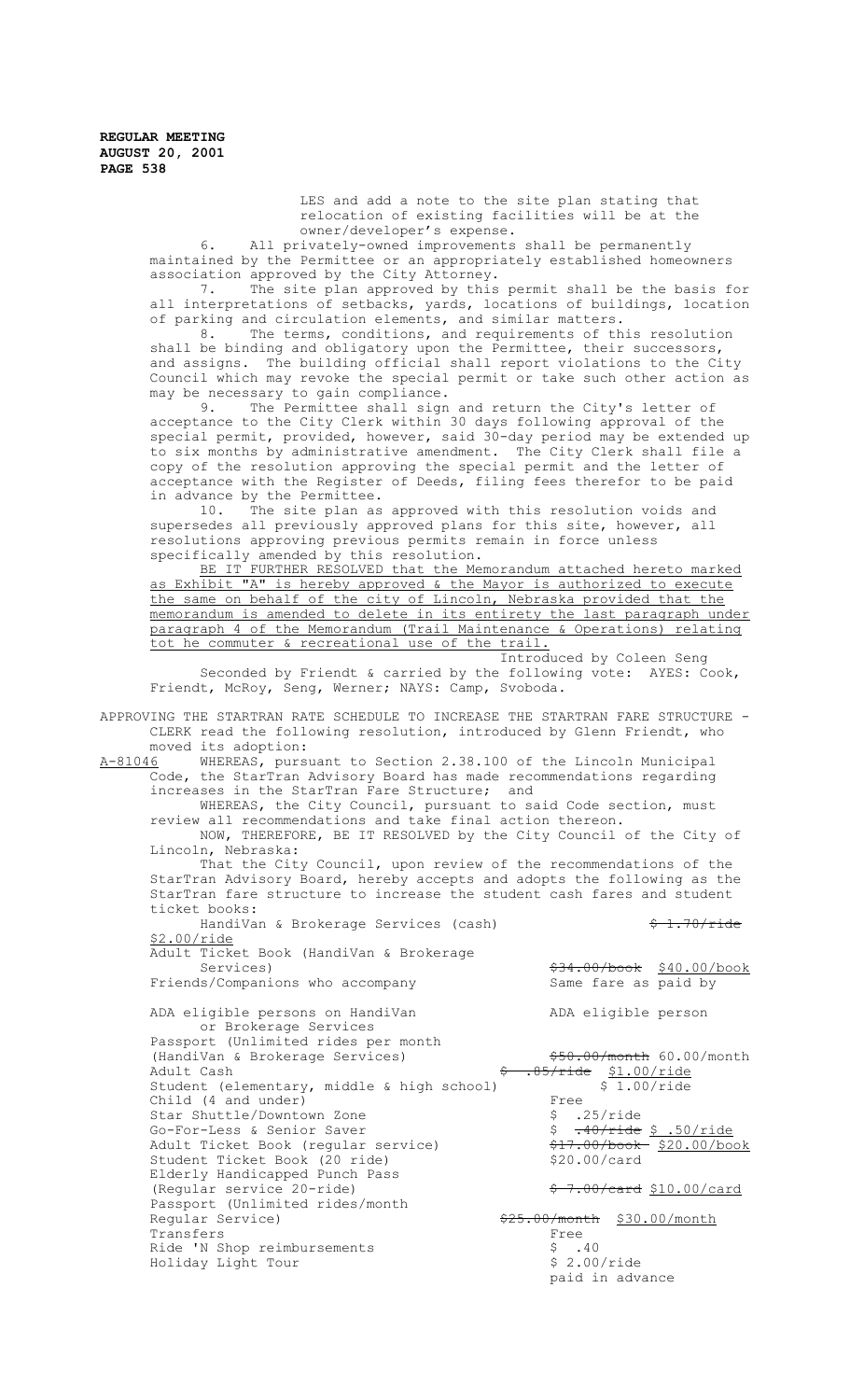Big Red Express - Adult  $\frac{6}{5}$  2.00/ride  $\frac{53.00/\text{ride}}{2}$  Big Red Express - 12 & under  $\frac{53.00/\text{ride}}{2}$ Big Red Express - 12 & under BE IT FURTHER RESOLVED that the fare structure set forth above relating to Big Red Express shall become effective on September 1, 2001; that all other fare structures set forth above shall become effective on September 4, 2001, and upon that date Resolution No. A-80990 relating to fares shall be superseded.

Introduced by Glenn Friendt Seconded by Seng & carried by the following vote: AYES: Camp, Cook, Friendt, McRoy, Seng, Svoboda, Werner; NAYS: None.

APPROVING AN INTERLOCAL AGREEMENT BETWEEN THE CITY AND GAGE COUNTY FOR THE NEBRASKA USED OIL COLLECTION AND REFUSE PROGRAM ALLOWING FOR THE DEVELOPMENT OF TWO USED OIL COLLECTION SITES WITHIN LANCASTER COUNTY AND EXPENDITURE OF STATE GRANT FUNDS TO MAKE CAPITAL IMPROVEMENTS AND ACQUIRE USED OIL COLLECTION EQUIPMENT AND SUPPLIES - CLERK read the following resolution, introduced by Glenn Friendt, who moved its adoption:<br>A-81047 BE

BE IT RESOLVED by the City Council of the City of Lincoln, Nebraska:

That the Interlocal Agreement between the City of Lincoln and Gage County, Nebraska for the Nebraska Used Oil Collection and Refuse Program which will allow for the development of two used oil collection sites within Lancaster County and expenditure of State grant funds to make capital improvements and acquire used oil collection equipment and supplies, a copy of which is attached hereto marked as Attachment "A" and made a part hereof by reference, is hereby approved and the Mayor is authorized to execute said Interlocal Agreement on behalf of the City. The City Clerk is directed to return one fully executed copy of said Interlocal Agreement to Gene Hanlon, Recycling Coordinator, Public Works & Utilities Department, for transmittal to Gage County. Introduced by Glenn Friendt

Seconded by Seng & carried by the following vote: AYES: Camp, Cook, Friendt, McRoy, Seng, Svoboda, Werner; NAYS: None.

SPECIAL PERMIT 1845 - APPLICATION OF HAMPTON DEVELOPMENT SERVICES TO DEVELOP STONE BRIDGE CREEK COMMUNITY UNIT PLAN FOR 437 DWELLING UNITS AND A MODIFICATION OF THE LOT AREA, WIDTH, AND SIZE FOR OUTLOTS AND SPECIFIED RESIDENTIAL AND TOWNHOUSE LOTS IN THE PROPOSED R-3 RESIDENTIAL DISTRICT, ON PROPERTY GENERALLY LOCATED BETWEEN NORTH 14TH AND NORTH 27TH STREETS, NORTH OF I-80 AND SOUTH OF ALVO AND ARBOR ROADS (In connection w/01-135, 01-136, 01-137, 01R-221, 01R-222, 01R-225) - PRIOR to reading:

SENG Moved to delay action on Bill No. 01R-220 for one week to 8/27/01. Seconded by Cook & **LOST** by the following vote: AYES: Cook, Seng, Werner; NAYS: Camp, Friendt, McRoy, Svoboda.

FRIENDT Moved to reconsider the delay of Bill No. 01R-220.

Seconded by Seng & carried by the following vote: AYES: Camp, Cook, Friendt, McRoy, Seng, Svoboda, Werner; NAYS: None.<br>WERNER Moved to delay action on Bill No. 01R-220 for one

Moved to delay action on Bill No. 01R-220 for one week to 8/27/01. Seconded by Seng & carried by the following vote: AYES: Camp, Cook, McRoy, Seng, Svoboda, Werner; NAYS: Friendt.

ACCEPTING AND APPROVING THE PRELIMINARY PLAT OF STONE BRIDGE CREEK FOR 315 SINGLE FAMILY LOTS, 80 ATTACHED SINGLE FAMILY LOTS, 1 MULTI-FAMILY LOT, 7 OUTLOTS, 2 INDUSTRIAL LOTS AND 2 LARGE LOTS FOR POTENTIAL FUTURE URBAN VILLAGE, WITH A WAIVER OF THE REQUIREMENTS REGARDING THE LOCATION OF SANITARY SEWER MAINS, STREET TREES ALONG I-80, DOUBLE FRONTAGE LOTS, AND LOT LINE ANGLES, ON PROPERTY GENERALLY LOCATED BETWEEN NORTH 14TH AND NORTH 27TH STREETS, NORTH OF I-80 AND SOUTH OF ALVO AND ARBOR ROADS - (In connection w/01-135, 01-136, 10-137, 01R-220, 01R-222, 01R-225) - PRIOR to reading:

SENG Moved to delay action on Bill No. 01R-221 for one week to 8/27/01. Seconded by Cook & **LOST** by the following vote: AYES: Cook, Seng, Werner; NAYS: Camp, Friendt, McRoy, Svoboda.<br>FRIENDT Moved to reconsider the delay of Bill

Moved to reconsider the delay of Bill No. 01R-221. Seconded by Seng & carried by the following vote: AYES: Camp,

Cook, Friendt, McRoy, Seng, Svoboda, Werner; NAYS: None. WERNER Moved to delay action on Bill No. 01R-221 for one week to 8/27/01. Seconded by Seng & carried by the following vote: AYES: Camp, Cook, McRoy, Seng, Svoboda, Werner; NAYS: Friendt.

USE PERMIT 139 - APPLICATION OF HAMPTON DEVELOPMENT SERVICES TO DEVELOP 500,500 SQ. FT. OF INDUSTRIAL AND OFFICE SPACE, WITH REDUCTION OF THE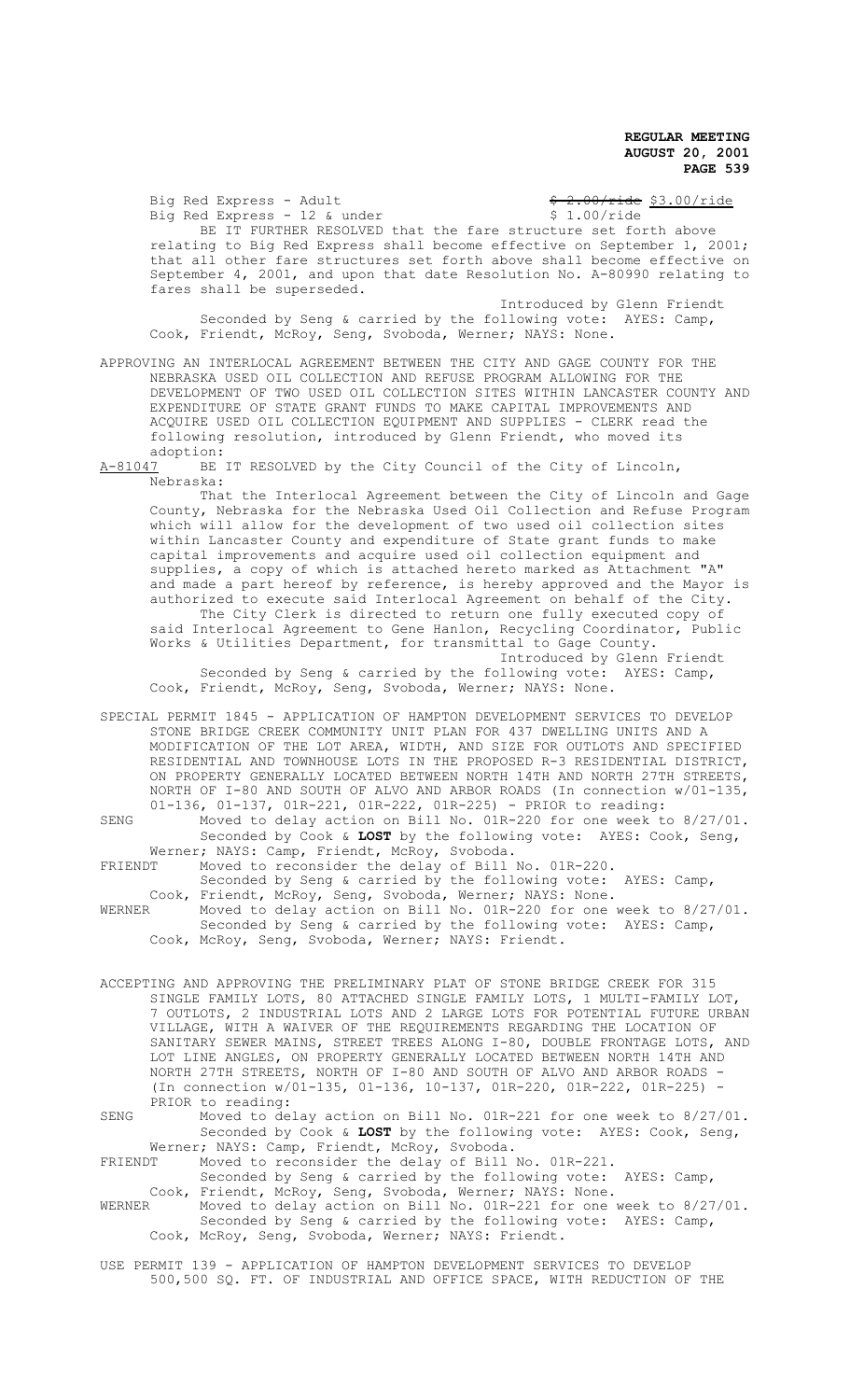FRONT AND SIDE YARDS, ON PROPERTY GENERALLY LOCATED BETWEEN NORTH 14TH AND NORTH 27TH STREETS, NORTH OF I-80 AND SOUTH OF ALVO AND ARBOR ROADS (In connection w/01-135, 01-136, 01-137, 01R-220, 01R-221, 01R-225) - PRIOR to reading:

- SENG Moved to delay action on Bill No. 01R-222 for one week to 8/27/01. Seconded by Cook & **LOST** by the following vote: AYES: Cook, Seng, Werner; NAYS: Camp, Friendt, McRoy, Svoboda.
- FRIENDT Moved to reconsider the delay of Bill No. 01R-222. Seconded by Seng & carried by the following vote: AYES: Camp, Cook, Friendt, McRoy, Seng, Svoboda, Werner; NAYS: None.
- WERNER Moved to delay action on Bill No. 01R-222 for one week to 8/27/01. Seconded by Seng & carried by the following vote: AYES: Camp, Cook, McRoy, Seng, Svoboda, Werner; NAYS: Friendt.
- SPECIAL PERMIT 1733B APPLICATION OF PARK RIDGE APARTMENTS, L.L.C. TO DEVELOP MUFF 2ND ADDITION COMMUNITY UNIT PLAN FOR AN ADDITIONAL 83 DWELLING UNITS, WITH A REDUCTION OF THE REQUIRED LOT AREA, ON PROPERTY GENERALLY LOCATED AT S.W. 8TH AND WEST "C" STREETS - (In connection w/01R-224, 01- 138) - PRIOR to reading:
- SENG Moved to delay action on Bill No. 01R-223 for one week to 8/27/01. Seconded by Camp & carried by the following vote: AYES: Camp, Cook, Friendt, McRoy, Seng, Svoboda, Werner; NAYS: None.
- ACCEPTING AND APPROVING THE PRELIMINARY PLAT OF MUFF 2ND ADDITION FOR 12 LOTS ON PROPERTY GENERALLY LOCATED AT S.W. 8TH AND WEST "C" STREETS - (In connection w/01R-223, 01-138) - PRIOR to reading:
- SENG Moved to delay action on Bill No. 01R-224 for one week to 8/27/01. Seconded by Camp & carried by the following vote: AYES: Camp, Cook, Friendt, McRoy, Seng, Svoboda, Werner; NAYS: None.
- APPROVING AN ANNEXATION AGREEMENT BETWEEN THE CITY AND STONEBRIDGE CREEK L.L.C. OUTLINING CERTAIN CONDITIONS AND UNDERSTANDINGS WITH REGARDS TO THE ANNEXATION OF APPROXIMATELY 251.07 ACRES OF PROPERTY GENERALLY LOCATED BETWEEN INTERSTATE 80 AND ARBOR ROAD EAST OF NORTH 14TH STREET - (In connection w/01-135, 01-136, 01-137, 01R-220, 01R-221, 01R-222) - PRIOR to reading:
- SENG Moved to delay action on Bill No. 01R-225 for one week to 8/27/01. Seconded by Cook & **LOST** by the following vote: AYES: Cook, Seng, Werner; NAYS: Camp, Friendt, McRoy, Svoboda.<br>FRIENDT Moved to reconsider the delay of Bill
- Moved to reconsider the delay of Bill No. 01R-225. Seconded by Seng & carried by the following vote: AYES: Camp,
- Cook, Friendt, McRoy, Seng, Svoboda, Werner; NAYS: None. WERNER Moved to delay action on Bill No. 01R-225 for one week to 8/27/01. Seconded by Seng & carried by the following vote: AYES: Camp, Cook, Friendt, McRoy, Seng, Svoboda, Werner; NAYS: None.
- APPROVING THE REAPPOINTMENT OF JON D. CARLSON TO THE LINCOLN-LANCASTER COUNTY PLANNING COMMISSION FOR A SIX YEAR TERM TO EXPIRE AUGUST 24, 2007 - CLERK read the following resolution, introduced by Glenn Friendt, who moved its adoption:
- A-81048 BE IT RESOLVED by the City Council of the City of Lincoln, Nebraska:
	- That the reappointment of Jon D. Carlson to the Lincoln-Lancaster County Planning Commission for a six-year term expiring August 24, 2007 is hereby approved.

Introduced by Glenn Friendt Seconded by Cook & carried by the following vote: AYES: Camp, Cook, Friendt, McRoy, Seng, Svoboda, Werner; NAYS: None.

- APPROVING THE APPOINTMENT OF MARY F. BILLS TO THE LINCOLN-LANCASTER COUNTY PLANNING COMMISSION FOR A SIX YEAR TERM TO EXPIRE ON AUGUST 24, 2007 - CLERK read the following resolution, introduced by Glenn Friendt, who moved its adoption:<br><u>A-81049</u> BE IT RESOLVE
- BE IT RESOLVED by the City Council of the City of Lincoln, Nebraska:

That the appointment of Mary F. Bills to the Lincoln-Lancaster County Planning Commission for a six-year term expiring August 24, 2007 is hereby approved.

Introduced by Glenn Friendt Seconded by Seng & carried by the following vote: AYES: Camp, Cook, Friendt, McRoy, Seng, Svoboda, Werner; NAYS: None.

ADOPTING THE CITY OF LINCOLN 2001-2002 ANNUAL OPERATING BUDGET - CLERK read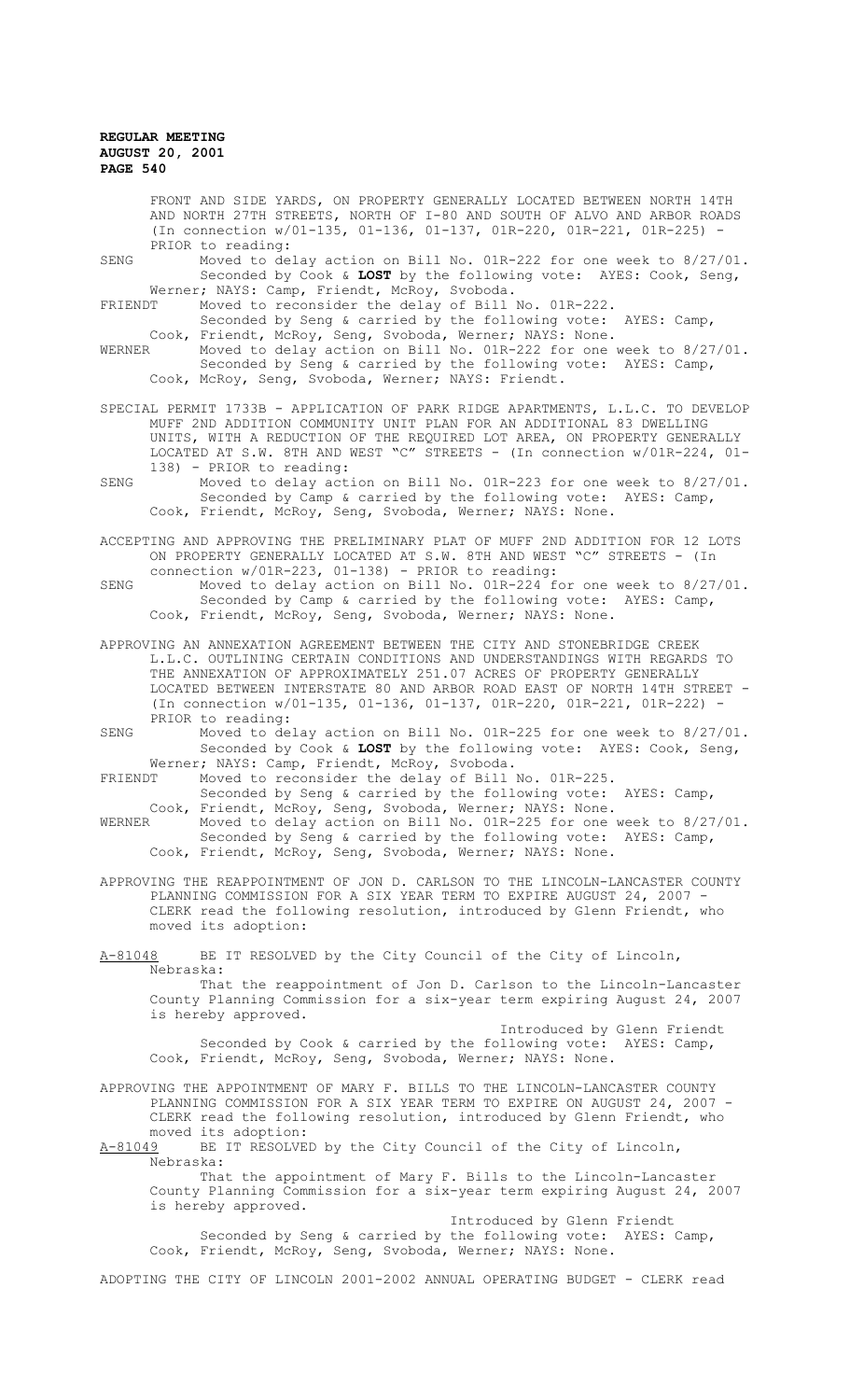the following resolution, introduced by Glenn Friendt, who moved its adoption:<br>A-81050 WHE

WHEREAS, under the provisions of Section 25 and 25a of Article IX of the Charter of the City of Lincoln, the proposed annual budget for the City of Lincoln was submitted on June 25, 2001; and

WHEREAS, under the provisions of Section 26 of Article IX of the City Charter, a public hearing on the proposed budget was held on August 6, 2001 notice thereof having been published in one issue of the Lincoln Journal and Star, a newspaper of general circulation in the City, more than five days before such hearing; and

WHEREAS, all necessary changes have been made as to revenue estimates and appropriation items.

NOW, THEREFORE, BE IT RESOLVED by the City Council of the City of Lincoln, Nebraska;

1. That pursuant to the provisions of Article IX of the Charter of the City of Lincoln, the budget for the fiscal year beginning September 1, 2001, a copy of which is hereto attached and made a part of this resolution as fully as if set forth verbatim herein, is hereby adopted, and the several sums therein set forth to be raised by the levy of a tax upon all taxable property within the corporate limits of the City of Lincoln, Nebraska, the estimated balances on hand, the miscellaneous receipts and all other funds and receipts are hereby appropriated for the several purposes therein stated. That all money received in any of the aforesaid funds in excess of the estimated balances and receipts set forth in said budget shall be credited to the unappropriated surplus of such funds.

2. The City Council, by adoption of the Capital Improvement Program on Schedule 5 of this resolution, hereby authorizes the acquisition of all necessary right-of-way, easements, or other interest in land, by purchase if possible, by condemnation if necessary, for those projects included within the first year of said Capital Improvement Program.

Pursuant to Section 2 of L.B. 989 passed by the Second Session of the Ninety-Fifth Legislature, the City is authorized to increase budgeted restricted funds by the basic allowable growth percentage of the base (2.5%) and allowable growth due to improvements to real property as a result of new construction, additions to existing buildings, any improvements to real property which increase the value of such property, and any increase in valuation due to annexation and any personal property valuation over the prior year above 2.5% expressed in dollars and to utilize other lid exemptions authorized in L.B. 989. Such increase is hereby authorized to the extent necessary to generate the revenues to fund the budget, and any unused restricted funds authority is hereby authorized to be carried forward to future budget

years. Pursuant to the agreement for the provision of services related to the emergency medical care system in Lincoln, Nebraska, the annual budget for Emergency Medical Services, Inc. a copy of which is attached hereto, labeled Schedule 6, is hereby approved.<br>5. There is hereby appropriated all money now c:

There is hereby appropriated all money now credited or which will be credited to any Internal Service Fund, Trust Fund, Agency Fund, and Enterprise Fund, now or heretofore created, notwithstanding any sum limitations set forth in the budget attached hereto.<br>6. There is hereby appropriated all money n

There is hereby appropriated all money now credited or which will be credited to the Building and Safety Fund notwithstanding any sum limitation set forth in the budget attached hereto.

7. There is hereby appropriated all money received or to be received from the County of Lancaster, the State of Nebraska, or the United States, as well as from any grants, donations, or contributions received for public purposes and the interest earned thereon, notwithstanding any sum limitations set forth in the budget attached hereto.

There is hereby appropriated all money received from the interest income on the investments of all authorized bond issue proceeds including bond anticipation notes for the purposes for which said bonds and notes have been authorized to be issued, notwithstanding any sum limitations set forth in the budget attached hereto.<br>9. There is hereby appropriated in the Work

There is hereby appropriated in the Worker's Compensation Loss Revolving Fund all amounts included in the budget for Worker's Compensation benefits, together with any recoveries on account of subrogation interests, from which fund all losses and costs incidental to the administration of such losses shall be paid, notwithstanding any sum limitations set forth in the budget attached hereto.<br>10. There is hereby appropriated to the credit of

There is hereby appropriated to the credit of the Social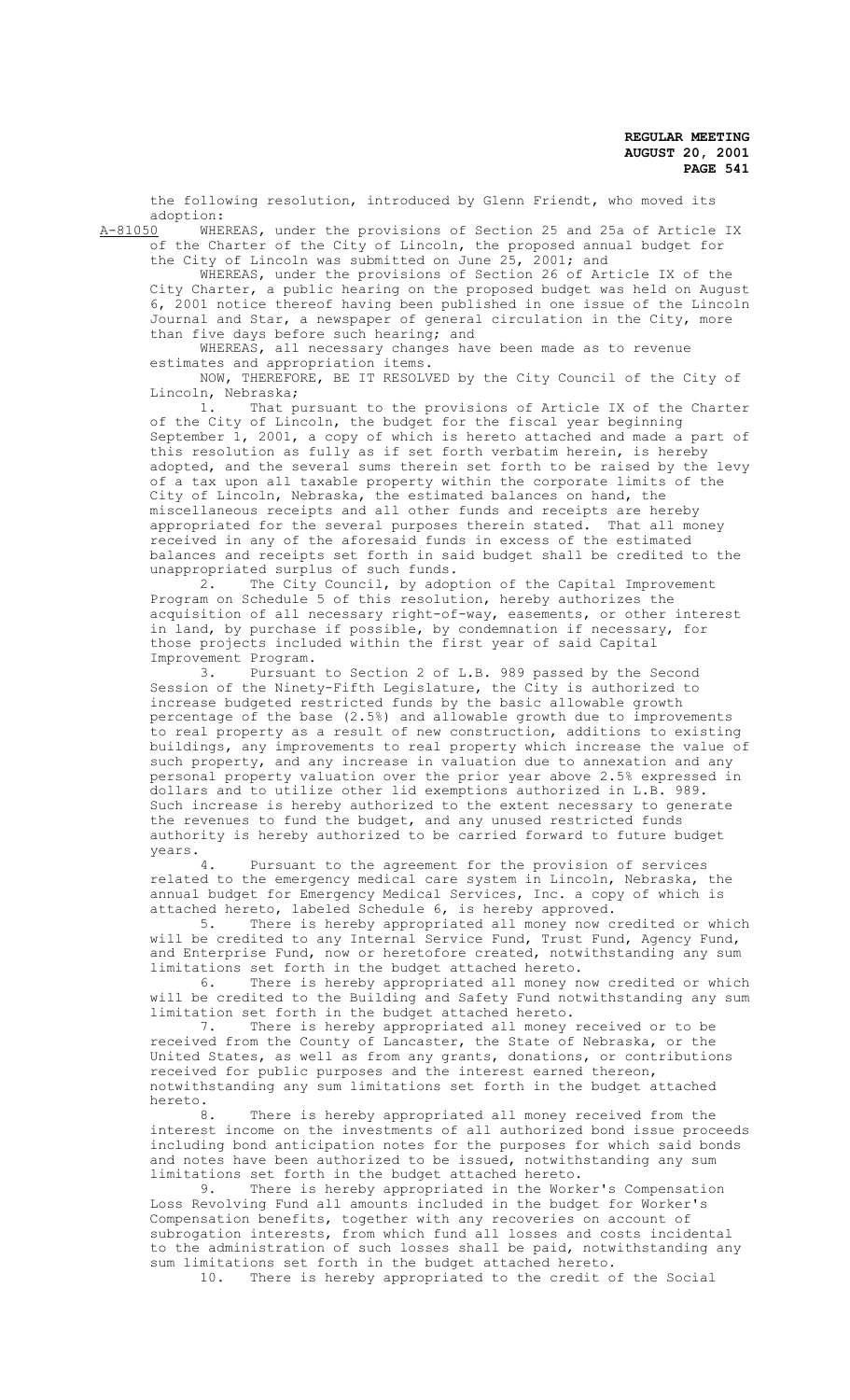Security Fund and Payroll Liability Account, in addition to the tax levied therefor, any money deducted from employees' salaries and wages together with any departmental contributions in non-tax supported funds, notwithstanding any sum limitations set forth in the budget attached hereto.<br>11.

There is hereby appropriated all money now credited or which will be credited to the Self-Insured Health Fund, notwithstanding any sum limitation set forth in the budget attached hereto.

12. There is hereby appropriated cash balances credited to the Health Care Fund, notwithstanding any sum limitation set forth in the budget attached hereto, for payment as needed to provide health care benefits to City employees.

13. There is hereby appropriated all money now credited or which will be credited to the Snow Removal Fund, notwithstanding any sum limitation set forth in the budget attached hereto.

14. There is hereby appropriated all money now credited or which will be credited to the Vehicle Tax Construction Fund created by Section 3.20.220 of the L.M.C. (Vehicle Tax for street improvements) notwithstanding any sum limitation set forth in the budget attached hereto.<br>15.

There is hereby appropriated all money now credited or which will be credited to the Unemployment Insurance Fund, notwithstanding any sum limitation set forth in the budget attached hereto.

16. All receipts for on street parking meter collections are pledged toward the payment of bonds assigned for payment from the Parking Revenue Fund. Parking meter receipts in excess of those required to meet provisions of the bond covenants shall be credited to the General Fund up to the amounts budgeted.

17. There is hereby appropriated all money now credited or which will be credited to the Parking Lot Revolving Fund to be used for designing, acquiring, constructing, maintaining, repairing, regulating, supervising and policing of City owned parking lots and facilities in accordance with L.M.C. Chapter 10.34 and Chapter 10.36, notwithstanding any sum limitations set forth in the budget attached hereto.

18. There is hereby appropriated to the Street Construction Fund all monies received as the City's share of the Highway Allocation Fund and the Grade Crossing Protection Fund, together with any other Federal, State, and County funds, received for street construction purposes, any reimbursements and matching funds, including Federal Road Funds, all of which monies are hereby appropriated and reappropriated for all purposes as authorized by State laws pertaining to such funds, notwithstanding any sum limitations set forth in the budget attached hereto.<br>19. There is hereby appropriated in the Special Asse

There is hereby appropriated in the Special Assessment Revolving Fund all monies in said fund for expenditures as authorized by Article VIII of the City Charter, Section 10a and all money received to the credit of the Special Assessment Revolving Fund including bond

proceeds, grants, donations, special assessment collections, and City participation deemed necessary by the City Council, notwithstanding any sum limitations set forth in the budget attached hereto.

20. There is hereby appropriated all money now credited or which will be credited in the Advance Acquisition Fund as provided in Article IX B, Section 12 of the City Charter, notwithstanding any sum limitation set forth in the budget attached hereto.

21. There is hereby appropriated all money now credited or which will be credited to the 911 Communication Fund, notwithstanding any sum limitation set forth in the budget attached hereto.

There is hereby appropriated all money now credited or which will be credited to the Auditorium Promotion Fund, notwithstanding any sum limitation set forth in the budget attached hereto.

23. There is hereby appropriated all money now credited or which will be credited to the Arbitrage Rebate Fund, notwithstanding any sum limitation set forth in the budget attached hereto.

There is hereby appropriated all money now credited or which will be credited to the Tax Sale Revolving Fund, notwithstanding any sum limitation set forth in the budget attached hereto.

25. There is hereby appropriated all money now credited or to be credited in the City Aviation Promotion Fund as provided in Neb. Rev. Stat. Section 3-504.02 (1991), notwithstanding any sum limitation set forth in the budget attached hereto.

26. There is hereby appropriated KENO proceeds for mandated payments, and 1% for administrative fees.<br>27. There is hereby appropriated

There is hereby appropriated all money in the Cable Access Television Fund, notwithstanding any sum limitations set forth in the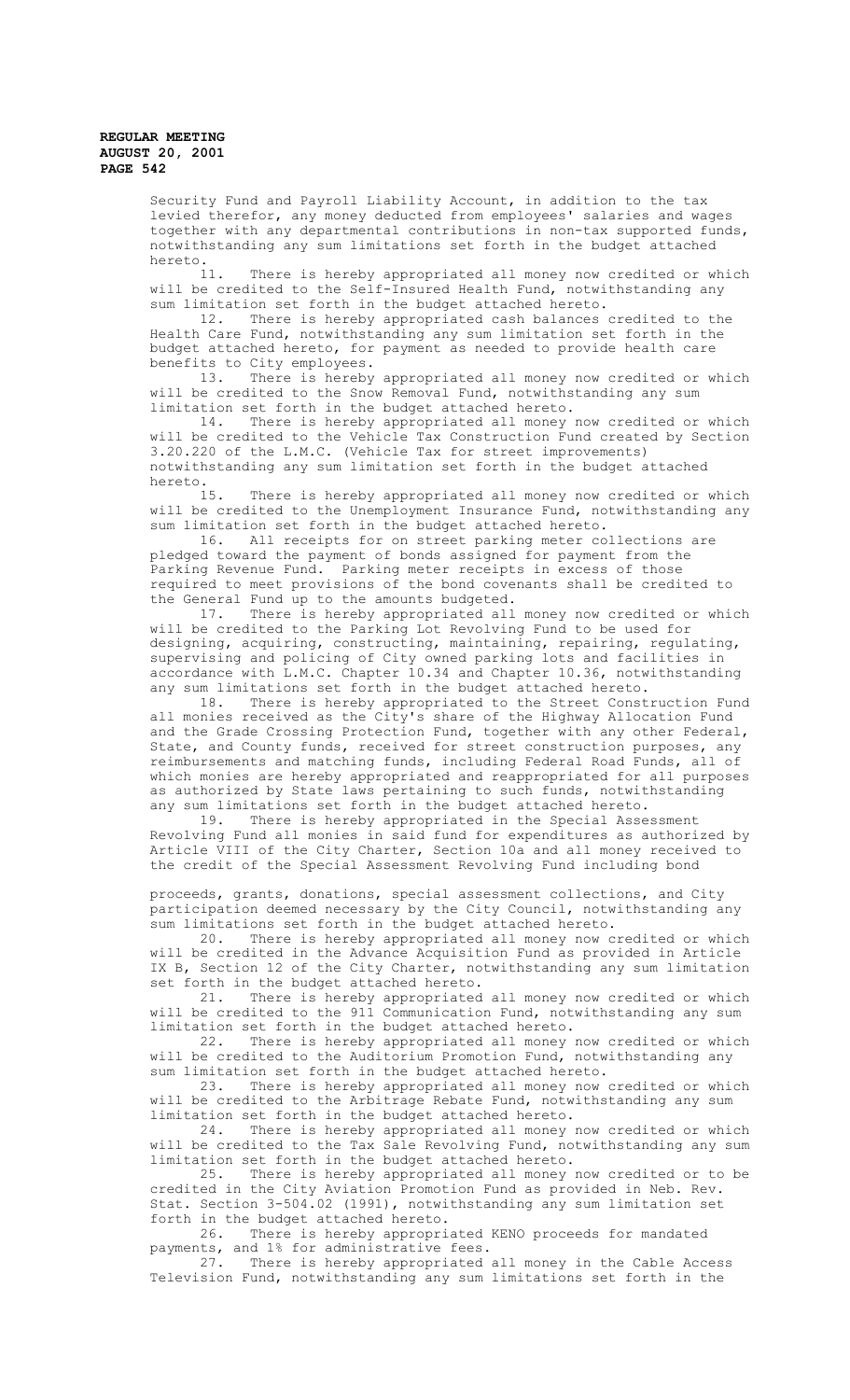budget attached hereto.<br>28. There is he

There is hereby appropriated all monies now credited or which will be credited to the Community Improvement Financing Fund and all Tax Allocation Bond Debt Service funds, notwithstanding any sum limitations set forth in the budget attached hereto.<br>29. There is hereby appropriated all money no

There is hereby appropriated all money now credited or which will be credited to the Disaster Recovery Fund, notwithstanding any sum limitation set forth in the budget attached hereto, for paying disaster related expenditures or for reimbursement to other City funds which have made disaster related expenditures for which reimbursement from outside sources has been received or as otherwise appropriated.<br>30. There is hereby appropriated all money now

There is hereby appropriated all money now credited or which will be credited to the Property Tax Refund Fund, notwithstanding any sum limitation set forth in the budget attached hereto.<br>31. There is hereby appropriated all money now

There is hereby appropriated all money now credited or which will be credited to the Title V Clean Air fund notwithstanding any sum limitation set forth in the budget attached hereto.<br>32. There is hereby levied upon all taxable

There is hereby levied upon all taxable property within the corporate limits of the City of Lincoln, Nebraska, upon each one hundred dollars of approximate market value thereof, taxes in an amount sufficient to generate funds for the purposes and in the amounts hereinafter named, to-wit:

| Appropriated<br>Amount-90% | Total Tax As<br>Levied-100% | Per \$100<br>Market Value |
|----------------------------|-----------------------------|---------------------------|
| \$17,179,016               | \$19,087,795                | 0.17798                   |
| 5,037,492                  | 5,597,213                   | 0.05219                   |
|                            |                             |                           |
| 5,450,607                  | 6,056,230                   | 0.05647                   |
| 1,473,893                  | 1,637,658                   | 0.01527                   |
| 1, 217, 144                | 1,352,382                   | 0.01261                   |
|                            |                             |                           |

33. There is hereby authorized the transfer to the appropriate reserve accounts of all encumbrances, including accrued payroll, for the fiscal year ending August 31, 2001, together with any monies previously so reserved.<br> $34. i$ 

Any unexpended balance remaining in the Police and Fire Pension Fund is reappropriated pursuant to Lincoln Municipal Code, Chapters 2.62, 2.65 and 2.66, notwithstanding any sum limitation set forth in the budget attached hereto.<br>35. All previous capital app

All previous capital appropriations are hereby continued and reappropriated pursuant to Section 27 of Article IX of the Charter of the City of Lincoln, except the unexpended balance remaining in any fully completed project shall be credited to the unappropriated surplus in the fund from which such project was funded.

36. There is hereby designated and appropriated General Fund cash balances in an amount equal to the debt service falling due during the fiscal year for the Golf Course Revenue Bonds to be issued in 2001 for the purpose of providing for the payment of the principal and interest on such bonds, as they become due, if and to the extent that amounts credited to the Golf Revenue Fund are insufficient and to the extent that such General Fund cash balances are available.

|                                                           | 37.              | That the appropriations for the following items be              |          |  |  |
|-----------------------------------------------------------|------------------|-----------------------------------------------------------------|----------|--|--|
|                                                           |                  | transferred effective August 31, 2001:                          |          |  |  |
| ACCOUNT NUMBER                                            |                  | DESCRIPTION                                                     | AMOUNT   |  |  |
|                                                           | From: 18002.5655 | General Expense/Work Study                                      | \$14,290 |  |  |
|                                                           | To: 02014.5021   | Human Rights/Salaries                                           | \$9,490  |  |  |
|                                                           | 11003.5021       | Planning/Salaries                                               | \$4,800  |  |  |
|                                                           | From: 18002.5997 | Presentations/Training Materials                                | \$1,302  |  |  |
|                                                           | To: 11003.5021   | Planning/Salaries                                               | \$1,302  |  |  |
|                                                           |                  | 38. That the appropriations and cash for the following items be |          |  |  |
| transferred effective August 31, 2001:                    |                  |                                                                 |          |  |  |
| From:                                                     | 18002.5085       | General Expense/Civilian Pension                                | \$72,000 |  |  |
|                                                           | 79160.5252       | Fleet Services/Fuel                                             | \$20,000 |  |  |
|                                                           | 04025.5251       | Police Garage/Fuel                                              | \$52,000 |  |  |
| From:                                                     | 18002.5655       | General Expense/Work Study                                      | \$13,029 |  |  |
| To:                                                       | 08002.5021       | Building & Safety/Business Office/Salaries\$4,640               |          |  |  |
|                                                           | 02002.5021       | Lincoln Area Agency on Aging/Salaries                           | \$8,389  |  |  |
| From:                                                     | 18002.5085       | General Expense/Civilian Pension                                | \$167    |  |  |
| To:                                                       | 295050           | County/City Furniture Rebate                                    | \$167    |  |  |
|                                                           | 39.              | That cash and appropriations for the following items be         |          |  |  |
| transferred effective August 31, 2001 and reappropriated: |                  |                                                                 |          |  |  |
|                                                           | ACCOUNT NUMBER   | DESCRIPTION AMOUNT                                              |          |  |  |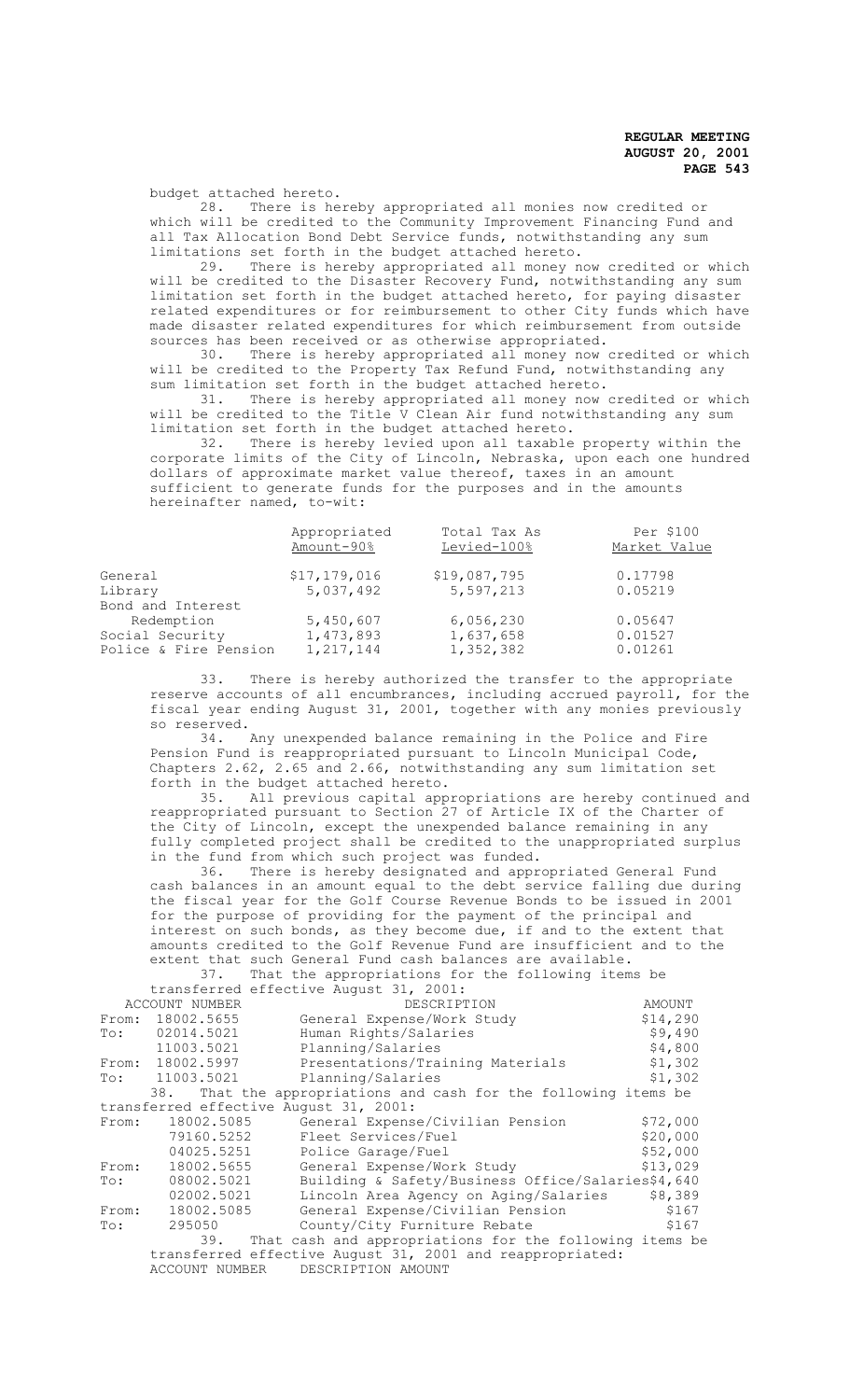| From:<br>To:<br>From:<br>To:<br>From:                                                                                                                                                                                                                                                   | 18002.5085<br>02008.5865<br>18002.6144<br>18002.5081<br>79200.6064<br>18002.5085          | General Expense/Civilian Pension<br>Aging/Downtown Sr. Ctr. Restroom<br>General Expense/Special Assessments<br>General Expense/Health Insurance<br>Pub. Works/Util./boom truck & hoist truc\$160,000<br>General Expense/Civilian Pension                                                                                                                                                                                                                                                                                                                                                                                                                                                                                                                                                                                                                                                                                                                                                                                                                                                                                                                                                                                                                                                                                                                                        | \$15,000<br>\$15,000<br>\$10,000<br>\$150,000<br>\$60,000                                                                                                                                                                       |
|-----------------------------------------------------------------------------------------------------------------------------------------------------------------------------------------------------------------------------------------------------------------------------------------|-------------------------------------------------------------------------------------------|---------------------------------------------------------------------------------------------------------------------------------------------------------------------------------------------------------------------------------------------------------------------------------------------------------------------------------------------------------------------------------------------------------------------------------------------------------------------------------------------------------------------------------------------------------------------------------------------------------------------------------------------------------------------------------------------------------------------------------------------------------------------------------------------------------------------------------------------------------------------------------------------------------------------------------------------------------------------------------------------------------------------------------------------------------------------------------------------------------------------------------------------------------------------------------------------------------------------------------------------------------------------------------------------------------------------------------------------------------------------------------|---------------------------------------------------------------------------------------------------------------------------------------------------------------------------------------------------------------------------------|
| To:<br>From:                                                                                                                                                                                                                                                                            | 700013<br>79130.5021                                                                      | Pub.Wks./Util/Williamsburg Trail Ped. extension<br>North underpass at Pine Lake Rd.<br>Public Works/Util./Snow Removal                                                                                                                                                                                                                                                                                                                                                                                                                                                                                                                                                                                                                                                                                                                                                                                                                                                                                                                                                                                                                                                                                                                                                                                                                                                          | \$60,000<br>\$47,500                                                                                                                                                                                                            |
| To:                                                                                                                                                                                                                                                                                     | 79200.5272<br>79200.5272                                                                  | Public Works/Util./School Crossing Signs \$25,000<br>Public Works/Util./Residential Street Name Signs                                                                                                                                                                                                                                                                                                                                                                                                                                                                                                                                                                                                                                                                                                                                                                                                                                                                                                                                                                                                                                                                                                                                                                                                                                                                           |                                                                                                                                                                                                                                 |
| From:<br>To:                                                                                                                                                                                                                                                                            | \$22,500<br>18002.5647<br>701100<br>40.                                                   | General Expense/Corrections<br>Pub. Works/Util./BB Relocate Tow Lot<br>That the following unexpended appropriations are                                                                                                                                                                                                                                                                                                                                                                                                                                                                                                                                                                                                                                                                                                                                                                                                                                                                                                                                                                                                                                                                                                                                                                                                                                                         | \$60,000<br>\$60,000                                                                                                                                                                                                            |
| ACCOUNT NUMBER<br>18002.5856<br>18002.5872<br>18002.5659<br>06014.5633<br>18002.5637<br>18002.5637<br>18002.5869<br>17004.5638<br>19001.9247<br>79160.6064<br>06015.6093<br>09250.9246<br>18002.5621<br>02007.6064<br><b>ACCOUNT NUMBER</b><br>From:<br>To:<br>From:<br>$\texttt{To}$ : | 41.<br>18002.6144<br>11001.5631<br>18002.5647<br>79110.5621<br>42.<br>amount shown below: | reappropriated effective August 31, 2001 up to the following amounts:<br>DESCRIPTION<br>General Expense/City Share of Downtown Maintenance<br>General Expense/Sidewalk Repairs and Maintenance<br>General Expense/Financial System Development<br>911 Communications/Flood warning system<br>General Expense/Eng. Serv./Flood Warning System<br>Gen. Exp./Eng. Serv./Floodplain Ordinance Studies<br>Gen. Exp./Equipment Maint./Flood Warning System<br>Community Health Endowment<br>Inter-Fund Transfers/Wilderness Park Transfer<br>Fleet Services/Water Card-trol System<br>Fleet Services/Radio Shop Replacement Equipment<br>Parks/Unprogrammed KENO Appropriations<br>Match for Information Technology Infrastructure Audi\$50,000<br>Lincoln Area Agency on Aging/Sr. Ctrs./Van<br>That unencumbered appropriations from the budget for the<br>fiscal year beginning September 1, 2000 be transferred and<br>reappropriated as follows effective August 31, 2001:<br>DESCRIPTION<br>General Expense/Special Assessments<br>Planning/GIS Equipment & Software<br>General Expense/Corrections<br>Public Works/Util./Williamsburg Dredging\$260,000<br>There is hereby appropriated to each departmental operating<br>budget the full amount of unencumbered operating appropriations as shown<br>in the final Appropriation Status Report as of August 31, 2000 up to the | <b>AMOUNT</b><br>\$95,467<br>\$232,368<br>\$91,637<br>\$25,000<br>\$25,000<br>\$22,900<br>\$25,000<br>\$878,205<br>\$25,000<br>\$20,000<br>\$480<br>\$562,950<br>\$11,552<br><b>AMOUNT</b><br>\$39,000<br>\$39,000<br>\$260,000 |
|                                                                                                                                                                                                                                                                                         | <b>FUND</b><br>General                                                                    | <b>AMOUNT</b><br>\$2,940,000                                                                                                                                                                                                                                                                                                                                                                                                                                                                                                                                                                                                                                                                                                                                                                                                                                                                                                                                                                                                                                                                                                                                                                                                                                                                                                                                                    |                                                                                                                                                                                                                                 |
|                                                                                                                                                                                                                                                                                         | Health<br>Animal Control                                                                  | \$200,000<br>\$50,000                                                                                                                                                                                                                                                                                                                                                                                                                                                                                                                                                                                                                                                                                                                                                                                                                                                                                                                                                                                                                                                                                                                                                                                                                                                                                                                                                           |                                                                                                                                                                                                                                 |
|                                                                                                                                                                                                                                                                                         | StarTran                                                                                  | \$75,000                                                                                                                                                                                                                                                                                                                                                                                                                                                                                                                                                                                                                                                                                                                                                                                                                                                                                                                                                                                                                                                                                                                                                                                                                                                                                                                                                                        |                                                                                                                                                                                                                                 |
|                                                                                                                                                                                                                                                                                         | Aging                                                                                     | \$29,000                                                                                                                                                                                                                                                                                                                                                                                                                                                                                                                                                                                                                                                                                                                                                                                                                                                                                                                                                                                                                                                                                                                                                                                                                                                                                                                                                                        |                                                                                                                                                                                                                                 |
|                                                                                                                                                                                                                                                                                         | 9-1-1 Communications                                                                      | \$140,000                                                                                                                                                                                                                                                                                                                                                                                                                                                                                                                                                                                                                                                                                                                                                                                                                                                                                                                                                                                                                                                                                                                                                                                                                                                                                                                                                                       |                                                                                                                                                                                                                                 |
|                                                                                                                                                                                                                                                                                         | 43.<br>approved.                                                                          | There is hereby attached and made a part hereof a listing of<br>all funds of the City of Lincoln which are hereby confirmed and                                                                                                                                                                                                                                                                                                                                                                                                                                                                                                                                                                                                                                                                                                                                                                                                                                                                                                                                                                                                                                                                                                                                                                                                                                                 |                                                                                                                                                                                                                                 |
|                                                                                                                                                                                                                                                                                         | 44.<br>31, 2001.                                                                          | That the \$2,000,000 appropriation of parking revenue bonds<br>in C.I.P. project 701110 Parking Lots for Baseball lapses as of August                                                                                                                                                                                                                                                                                                                                                                                                                                                                                                                                                                                                                                                                                                                                                                                                                                                                                                                                                                                                                                                                                                                                                                                                                                           |                                                                                                                                                                                                                                 |
|                                                                                                                                                                                                                                                                                         |                                                                                           | Introduced by Glenn Friendt<br>Seconded by Seng & carried by the following vote: AYES: Cook,<br>Friendt, McRoy, Seng, Svoboda, Werner; NAYS: Camp.                                                                                                                                                                                                                                                                                                                                                                                                                                                                                                                                                                                                                                                                                                                                                                                                                                                                                                                                                                                                                                                                                                                                                                                                                              |                                                                                                                                                                                                                                 |
| 38-4372                                                                                                                                                                                                                                                                                 |                                                                                           | SPECIAL PERMIT 1909 - APPLICATION OF LEONARD STOLZER TO ALLOW THE TEMPORARY<br>STORAGE OF CONSTRUCTION EQUIPMENT ON PROPERTY GENERALLY LOCATED AT 5400<br>S. FOLSOM STREET (IN CONNECTION W/01-129) - CLERK read the following<br>resolution, introduced by Jonathan Cook, who moved its adoption:<br>WHEREAS, Leonard G. Stolzer has submitted an application<br>designated as Special Permit No. 1909 for authority to allow the<br>temporary storage of construction equipment on property located at 5400<br>South Folsom Street, and legally described to wit:<br>Lot 1, South Folsom Addition, located in the Southeast<br>Quarter of Section 10, Township 9 North, Range 6 East<br>of the 6th P.M., Lancaster County, Nebraska;                                                                                                                                                                                                                                                                                                                                                                                                                                                                                                                                                                                                                                          |                                                                                                                                                                                                                                 |
|                                                                                                                                                                                                                                                                                         |                                                                                           | WHEREAS, the real property adjacent to the area included within<br>the site plan for this equipment storage will not be adversely affected;                                                                                                                                                                                                                                                                                                                                                                                                                                                                                                                                                                                                                                                                                                                                                                                                                                                                                                                                                                                                                                                                                                                                                                                                                                     |                                                                                                                                                                                                                                 |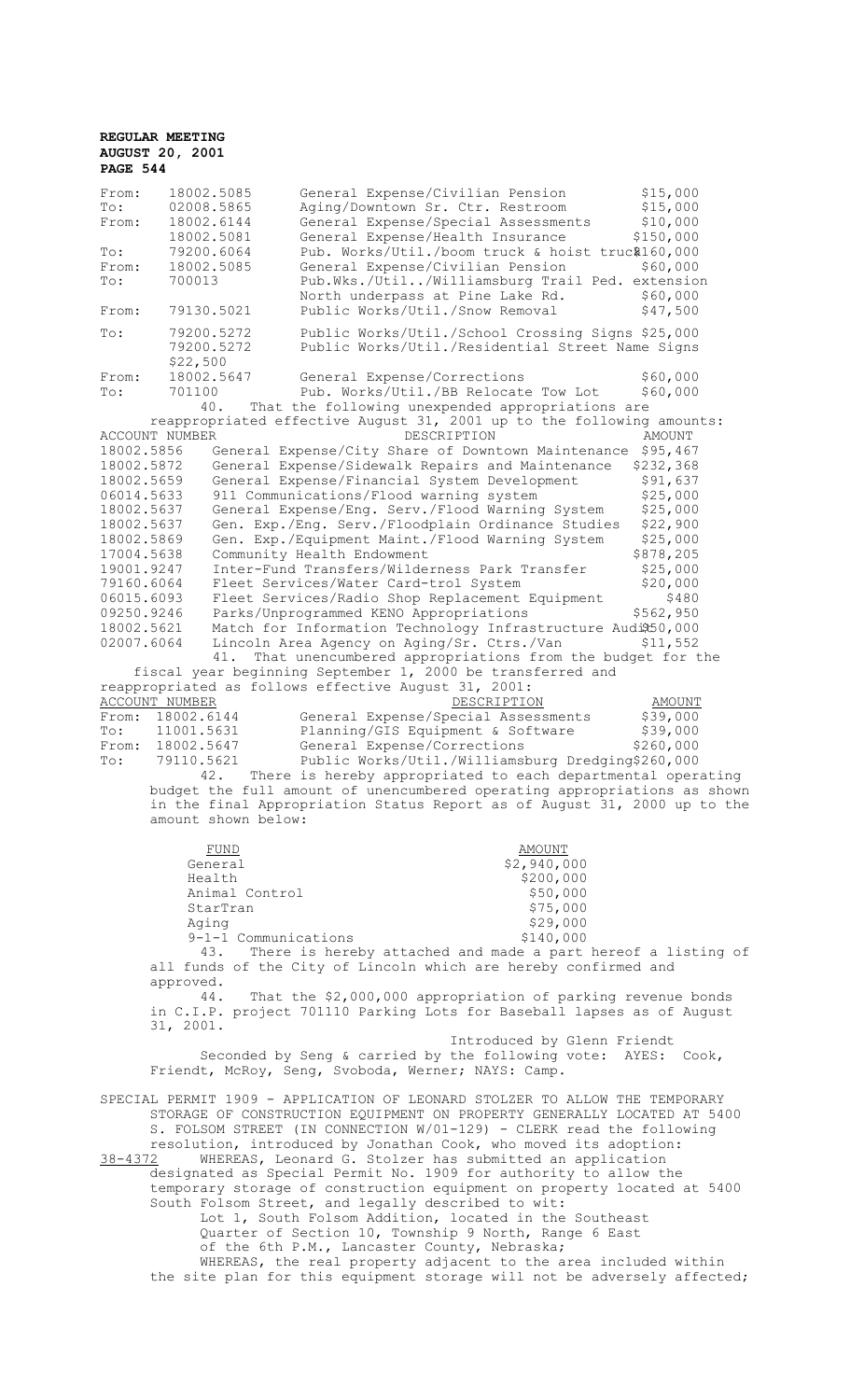and

WHEREAS, said site plan together with the terms and conditions hereinafter set forth are consistent with the intent and purpose of Title 27 of the Lincoln Municipal Code to promote the public health, safety, and general welfare.

NOW, THEREFORE, BE IT RESOLVED by the City Council of the City of Lincoln, Nebraska:

That the application of Leonard G. Stolzer, hereinafter referred to as "Permittee", to allow the temporary storage of construction equipment, on the property legally described above, be and the same is hereby granted under the provisions of Section 27.63.590 of the Lincoln Municipal Code upon condition that the temporary storage of construction equipment be in strict compliance with said application, the site plan, and the following additional express terms, conditions, and requirements:

1. This permit approves the temporary storage of construction equipment and materials.<br>2. Before recei

Before receiving building permits:

a. The Permittee must complete the following instructions and submit the documents and plans to the Planning Department for review and approval:

i. A revised site plan showing the following revisions:<br>(1) Repl

Replace Scotch Pine with a species less susceptible to Pine Wilt disease.

- (2) Identify new landscape materials by common name, botanical name, planting size, and planting method.
- (3) Identify the outdoor storage area and show a fence around it, or add a note indicating that there will be no outdoor storage of construction equipment or materials.
- (4) Add a note to the site plan indicating that the premises shall be used only for storage of construction equipment and materials. There shall be no offices on the premises.
- (5) Provide information regarding the storage of hazardous materials and/or chemicals and fuel on the site, as requested by the Health Dept.

ii. A final site plan with five copies as approved.

b. The construction plans must conform to the approved

plans.

c. The required easements as shown on the site plan are recorded with the Register of Deeds.

3. This use shall cease 15 years following the approval of this special permit unless the Director of Planning approves an administrative amendment for its extension.

4. Before commencing operations, all development and construction must conform to the approved plans.

5. Before commencing operations, the City/County Health

Department must approve the water and wastewater systems.<br>6. All privately-owned improvements, including 1 All privately-owned improvements, including landscaping, must be permanently maintained by the Permittee.

7. The site plan approved by this permit shall be the basis for all interpretations of setbacks, yards, locations of buildings, location

of parking and circulation elements, and similar matters.<br>8. The terms, conditions, and requirements of the The terms, conditions, and requirements of this resolution shall be binding and obligatory upon the Permittee, his successors, and assigns. The building official shall report violations to the City Council which may revoke the special permit or take such other action as may be necessary to gain compliance.<br>9. The Permittee shall sign

The Permittee shall sign and return the City's letter of acceptance to the City Clerk within 30 days following approval of the special permit, provided, however, said 30-day period may be extended up to six months by administrative amendment. The City Clerk shall file a copy of the resolution approving the special permit and the letter of acceptance with the Register of Deeds, filing fees therefor to be paid in advance by the Permittee.

Introduced by Jonathan Cook Seconded by Seng & **LOST** by the following vote: AYES: Camp, Cook,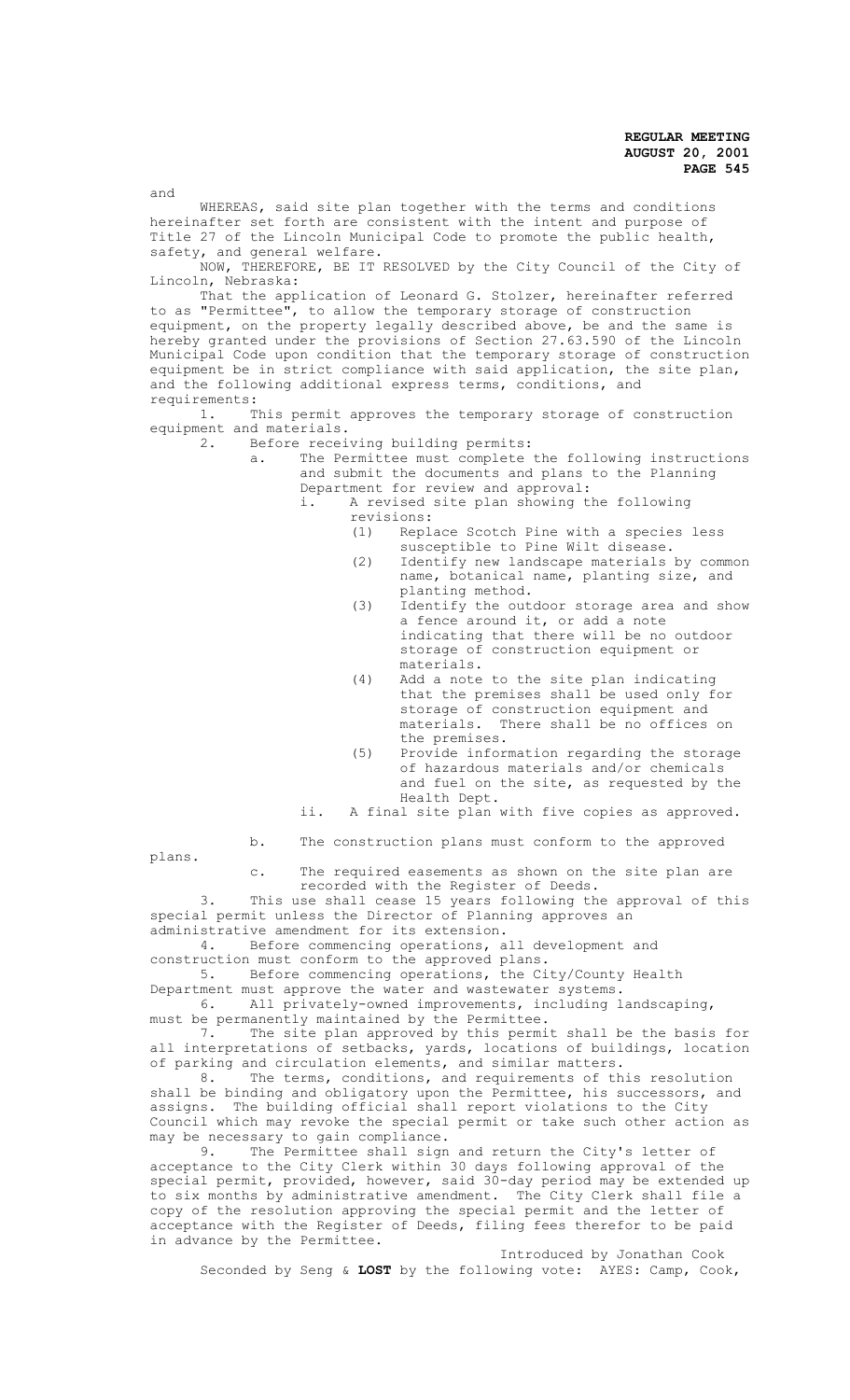Friendt, McRoy, Seng, Svoboda, Werner; NAYS: None.

### **PETITIONS AND COMMUNICATIONS**

REPORT OF UNL MICROBIOLOGIST FOR WATER TESTING FOR THE MONTH OF JULY, 2001 -CLERK presented said report which was placed on file in the Office of the City Clerk. **(35-01)**

#### **THE FOLLOWING APPS. WERE REFERRED TO PLANNING DEPT.:**

Change of Zone 3336 - App. of Rex Anderson for a change from I-1 to R-7 at 19th & Dudley.

Special Permit 1901A - App. of RLM, L.L.C. to develop a 22 unit C.U.P./Special Permit for elderly or retirement housing.

Special Permit 1926 - App. of Mark Lyon/JTM to sell wine only - off sale at 27th & Randolph.

#### **REPORTS OF CITY OFFICERS**

CLERK'S LETTER & MAYOR'S APPROVAL OF ORDINANCES & RESOLUTIONS PASSED ON AUGUST 6, 2001 - CLERK presented said report which was placed on file in the Office of the City Clerk. **(27-1)**

INVESTMENT OF FUNDS FOR AUGUST 6 THROUGH AUGUST 10, 2001 - CLERK read the following resolution, introduced by Glenn Friendt, who moved its

adoption:<br><u>A-81051</u> BE BE IT HEREBY RESOLVED BY THE CITY COUNCIL of the City of Lincoln, Nebraska:

That the attached list of investments be confirmed and approved, and the City Treasurer is hereby directed to hold said investments until maturity unless otherwise directed by the City Council. (Investments for August 6 - August 10, 2001.)

Introduced by Glenn Friendt Seconded by Seng & carried by the following vote: AYES: Camp, Cook, Friendt, McRoy, Seng, Svoboda, Werner; NAYS: None.

- LINCOLN WATER & WASTEWATER SYSTEM RECAPITULATION OF DAILY CASH RECEIPTS FOR JULY, 2001 - CLERK presented said report which was placed on file in the Office of the City Clerk. **(8-71)**
- REPORT OF CITY TREASURER OF CASH ON HAND AT CLOSE OF BUSINESS JULY 31, 2001 CLERK presented said report which was placed on file in the Office of the City Clerk. **(5-21)**

# **ORDINANCES - 1ST READING**

CHANGE OF ZONE 3333 - APPLICATION OF UNION BANK & TRUST FOR A CHANGE OF ZONE FROM AG AGRICULTURAL TO AGR AGRICULTURAL RESIDENTIAL ON PROPERTY GENERALLY LOCATED AT S.W. 12TH STREET AND WEST DENTON ROAD - CLERK read an ordinance, introduced by Glenn Friendt, amending the Lincoln Zoning District Maps attached to and made a part of Title 27 of the Lincoln Municipal Code, as provided by Section 27.05.020 of the Lincoln Municipal Code, by changing the boundaries of the districts established and shown thereon, the first time.

#### **ORDINANCES - 3RD READING**

RENAMING CHARLES AVE. AS HANNEMAN DR. BEGINNING AT THE NORTH APPROACH OF THE INTERSECTION OF TRIMBLE DR. & W. "C" ST. & EXTENDING NORTH & EAST THROUGH THE MUFF 2ND ADD. PRELIMINARY PLAT - CLERK read an ordinance, introduced by Terry Werner, changing the name of Charles Avenue to Hanneman Drive located the north approach of the intersection of Trimble Drive and West C Street and extending north and east through the Muff 2nd Addition, as recommended by the Street Name Committee, the third time.<br>WERNER

Moved to pass the ordinance as read.

Seconded by Cook & carried by the following vote: AYES: Camp, Cook, Friendt, McRoy, Seng, Svoboda, Werner; NAYS: None. The ordinance, being numbered **#17900**, is recorded in Ordinance Book 24, Page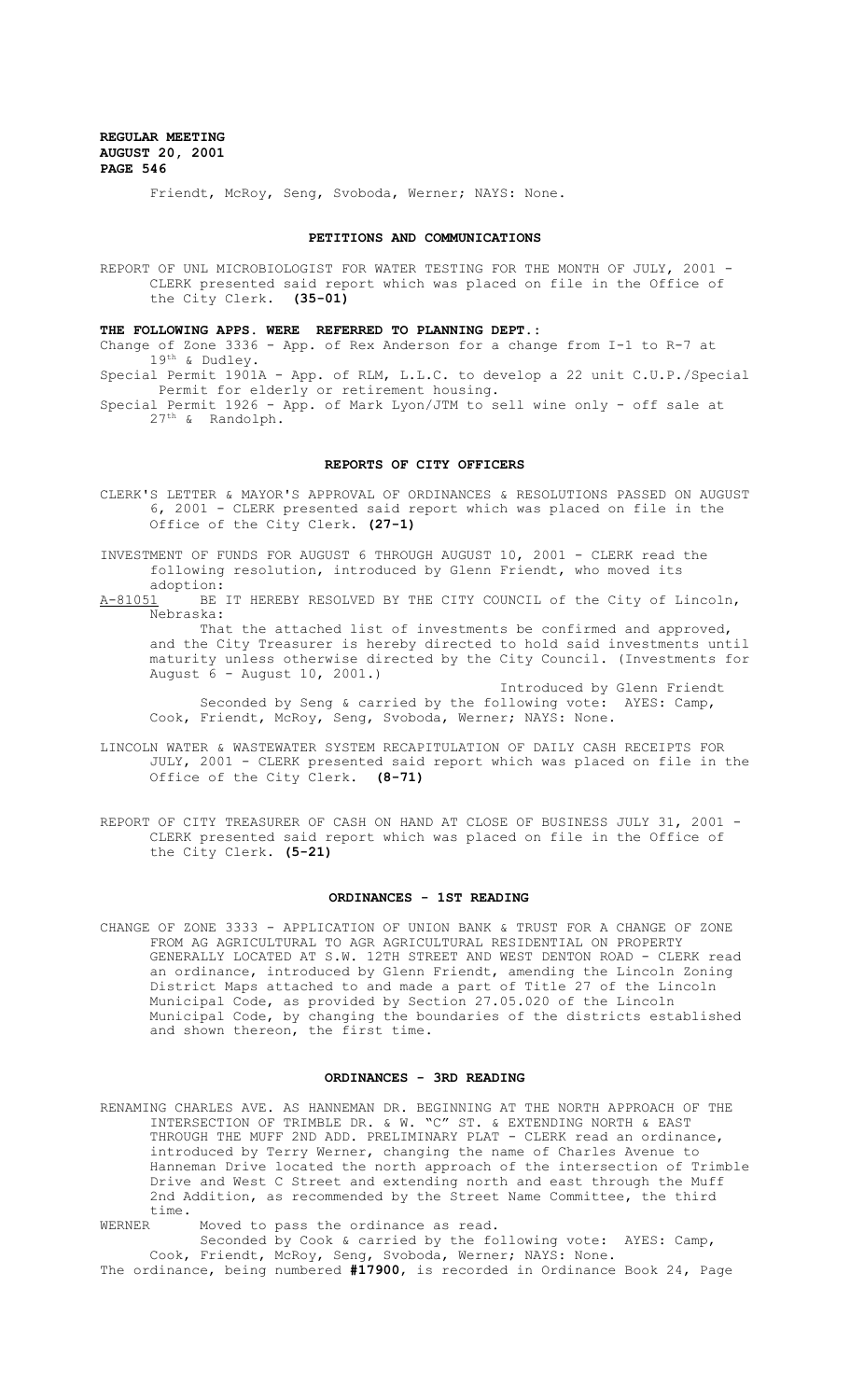AUTHORIZING THE ISSUANCE OF NOT TO EXCEED \$3,750,000 AGGREGATE PRINCIPAL AMOUNT OF THE CITY'S GOLF COURSE REVENUE REFUNDING BONDS - CLERK read an ordinance, introduced by Glenn Friendt, authorizing and providing for the issuance of Golf Course Revenue Refunding Bonds of the City of Lincoln, Nebraska, in the principal amount of not to exceed \$2,500,00, the third time.<br>FRIENDT Moved to

FRIENDT Moved to pass the ordinance as read.

Seconded by Seng & carried by the following vote: AYES: Camp, Cook, Friendt, McRoy, Seng, Svoboda, Werner; NAYS: None.

The ordinance, being numbered **#17901**, is recorded in Ordinance Book 24, Page

APPROVING THE TRANSFER OF APPROPRIATIONS WITHIN PUBLIC WORKS & UTILITIES AND PARKS & RECREATION TO ENSURE THE COMPLETION OF CERTAIN PROJECTS THAT NEED ADDITIONAL FUNDING WITHIN THE FISCAL YEAR BUDGET - CLERK read an ordinance, introduced by Jon Camp, approving the transfer of appropriates within Public Works & Utilities and Parks & Recreation to ensure the completion of certain projects that need additional funding within the fiscal year budget, the third time.

CAMP Moved to pass the ordinance as read.

Seconded by Seng & carried by the following vote: AYES: Camp, Cook, Friendt, McRoy, Seng, Svoboda, Werner; NAYS: None. The ordinance, being numbered **#17902**, is recorded in Ordinance Book 24, Page

CHANGE OF ZONE 3327 - AMENDING SECTION 27.71.130 OF THE LINCOLN MUNICIPAL CODE TO ALLOW AN ADDITIONAL MAIN BUILDING ON A LOT IN THE AG ZONING DISTRICT WHERE THERE IS AN EXISTING RESIDENCE - CLERK read an ordinance, introduced by Jon Camp, amending Section 27.71.130 of the Lincoln

Municipal Code to allow an additional main building on a lot in the AG Zoning District where there is an existing residence, the third time. CAMP Moved to pass the ordinance as read.

Seconded by Friendt & **LOST** by the following vote: AYES: None. NAYS: Camp, Cook, Friendt, McRoy, Seng, Svoboda, Werner. The ordinance, having **LOST**, was assigned File **#38-4373**, & was placed on file in the Office of the City Clerk.

CHANGE OF ZONE 3331 - AMENDING CHAPTER 27.55 OF THE LINCOLN MUNICIPAL CODE TO ADOPT THE REVISED FLOOD INSURANCE RATE MAPS AND FLOOD INSURANCE STUDY, AND TO CLARIFY LANGUAGE RELATING TO THE MINIMUM STANDARDS REQUIRED BY THE NATIONAL FLOOD INSURANCE PROGRAM AND THE STATE OF NEBRASKA FOR FLOODPLAIN MANAGEMENT BY AMENDING THE LINCOLN ZONING ORDINANCE - CLERK read an ordinance, introduced by Jon Camp, amending Chapter 27.55 of the Lincoln Municipal Code to adopt the revised flood insurance rates maps and flood insurance study, and to clarify language relating to the minimum standards required by the national flood insurance program and the State of Nebraska for Floodplain Management by amending the Lincoln Zoning Ordinance, the third time.

CAMP Moved to pass the ordinance as read. Seconded by Seng & carried by the following vote: AYES: Camp, Cook, Friendt, McRoy, Seng, Svoboda, Werner; NAYS: None. The ordinance, being numbered **#17903**, is recorded in Ordinance Book 24, Page

AMENDING TITLE 26, THE LAND SUBDIVISION ORDINANCE, OF THE LINCOLN MUNICIPAL CODE TO ADD SECTION 26.07.115 AND TO AMEND SECTIONS 26.07.120 AND 26.15.040 TO ADOPT THE REVISED FLOOD INSURANCE RATE MAPS AND FLOOD INSURANCE STUDY AND TO CLARIFY LANGUAGE RELATING TO THE MINIMUM STANDARDS REQUIRED BY THE NATIONAL FLOOD INSURANCE PROGRAM AND THE STATE OF NEBRASKA FOR FLOODPLAIN MANAGEMENT - Clerk read an ordinance, introduced by Jon Camp, Amending Title 26, the Land Subdivision Ordinance, of the Lincoln Municipal Code to add Section 26.07.115 and to amend Sections 26.07.120 and 26.15.040 to adopt the Revised Flood Insurance rate maps and Flood Insurance Study and to clarify language relating to the minimum standards required by the National Flood Insurance Program and the State of Nebraska for Floodplain Management, the third time.

CAMP Moved to pass the ordinance as read. Seconded by Seng & carried by the following vote: AYES: Camp, Cook, Friendt, McRoy, Seng, Svoboda, Werner; NAYS: None. The ordinance, being numbered **#17904**, is recorded in Ordinance Book 24, Page

**MISCELLANEOUS BUSINESS**

**PENDING LIST -**